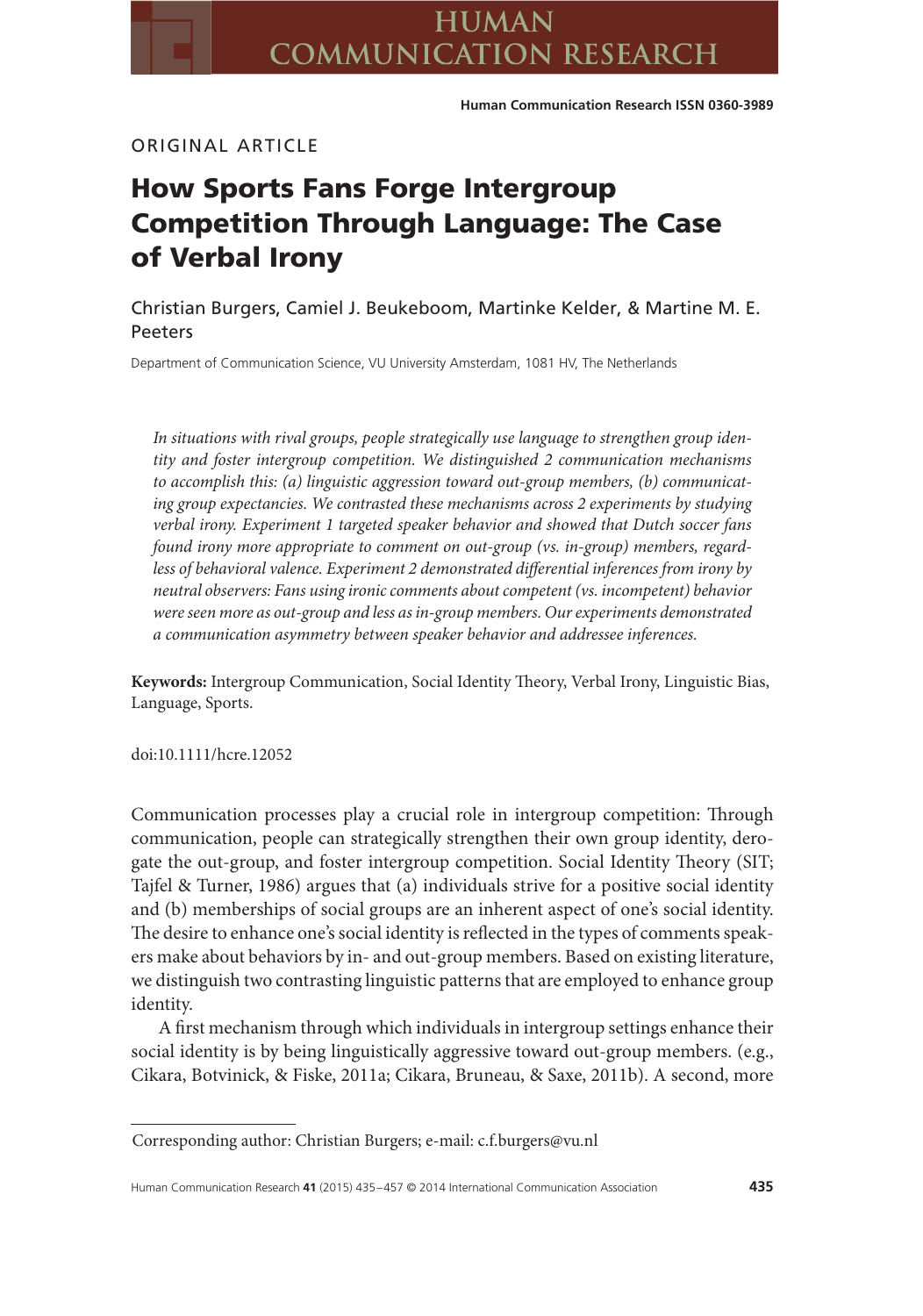subtle mechanism to enhance one's social identity is by linguistically reinforcing expectancies about behavior by in-group and out-group members, and by mitigating situations in which these expectancies are violated.

Although both communication mechanisms have been validated independently, to the best of our knowledge, they have not yet been compared and contrasted within one study. After all, being linguistically aggressive and subtly communicating expectancies is typically achieved through different linguistic means. However, one specific type of language has been associated with both goals: verbal irony. Irony is defined as "a literal evaluation that is implicitly contrary to its intended evaluation" (Burgers, van Mulken, & Schellens, 2011, p. 190; e.g., saying *What a skillful goalie* when the goalie fumbles). Irony can be used both as a linguistic means to communicate hostility and aggressiveness (e.g., Averbeck & Hample, 2008; Boylan & Katz, 2013) and to mitigate expectancy-violation situations (cf. Burgers & Beukeboom, in press; Dews & Winner, 1997).

In this article, we contrast these two perspectives on verbal irony (irony-asaggression vs. irony-as-expectancy-communication) in intergroup communication. We focus on the roles of both speakers and recipients. First, we study if and how verbal irony is used by speakers as a means to enhance one's social identity as related to one's in-group and a rival out-group. Second, we study inferences drawn by recipients from these comments. That is, if the use of irony indeed serves to enhance one's social identity, recipients should be able to identify speakers' group affiliation and communicative goals based on these speakers' comments.

In the following sections, we review the literature on the links between irony and aggression, and irony and the communication of expectancies. Subsequently, we report on two experiments investigating these competing perspectives in the context of sports rivalries, respectively focusing on language use of strong in-group identifying speakers (Experiment 1), and on inferences drawn from ironic vs. literal comments by neutral recipients (Experiment 2).

# **The irony-as-aggression perspective**

In a situation with strong intergroup conflict (compared to low conflict), speakers tend to respond differently to suffering of out-group members (Bruneau, Dufour, & Saxe, 2012). Although people usually adjust their communications out of empathy, speakers in strong rivalry contexts typically revel in aggressive derogation of out-group members, especially when intergroup comparisons are primed (e.g., Mummendey, Klink, & Brown, 2001).

Such aggressive derogation can be seen after many sports events. For example, many people commented on social media about the 2014 World Cup, making it the largest social media event to date (Israel, 2014). Many of these comments contained irony: People could ironically comment on both literally negative topics (e.g., a comment such as *What a skillful goalie* after a fumble) and on literally positive topics (e.g., a comment such as *What a poor shot* after a beautiful goal). Many ironic comments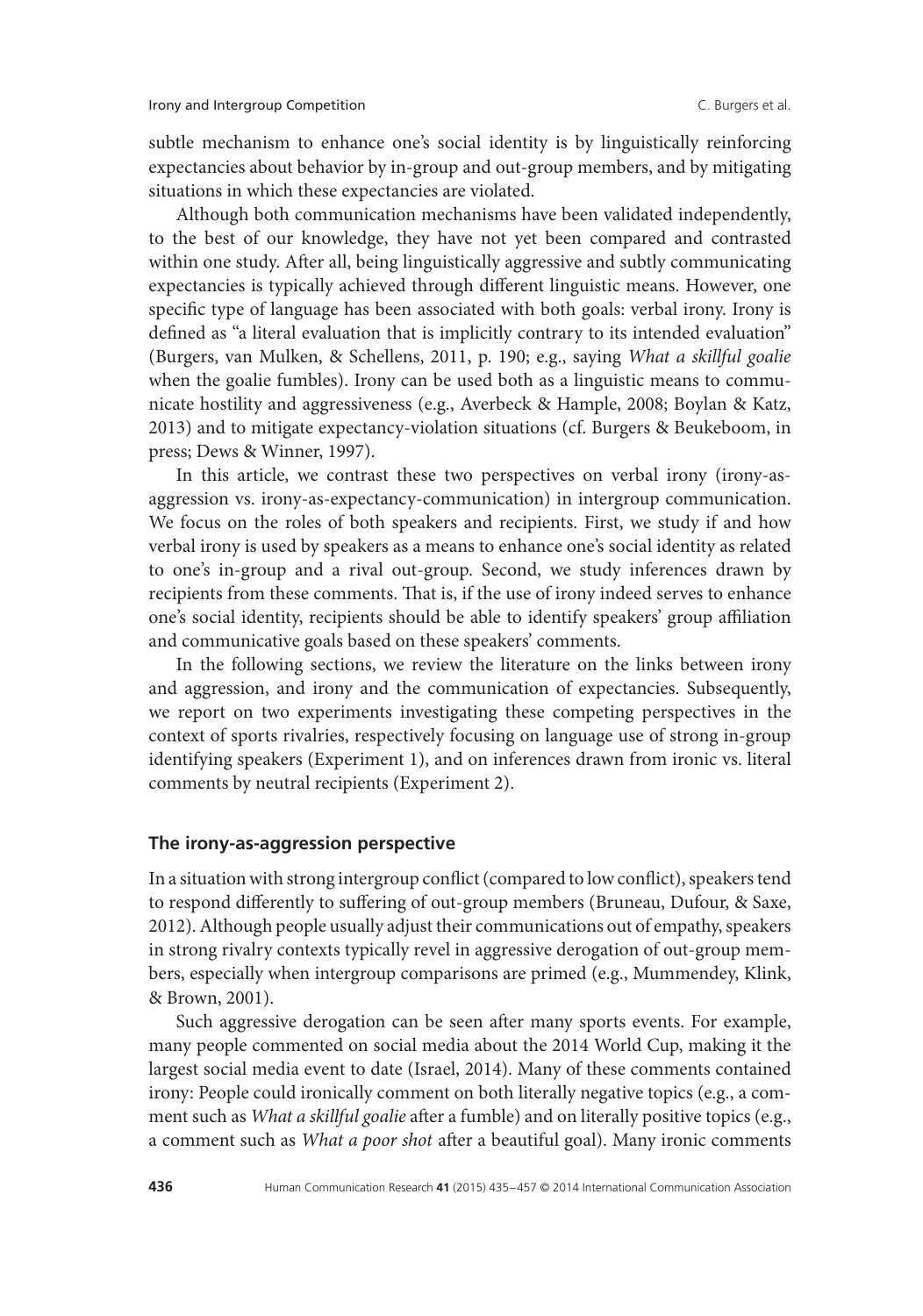on literally negative topics were jokes expressing schadenfreude, pleasure at the pain of others (e.g., at specific game results, cf. Gross, 2014). Schadenfreude appears to be a strong motivational factor in such aggressive communication (Leach, Spears, Branscombe, & Doosje, 2003).

Under the irony-as-aggression perspective, speakers would particularly use such aggressive language when commenting on the behavior of the out-group. Verbal irony is one type of language that can serve such an aggressiveness goal. Irony can be used to deliver hostile criticism (Bowes & Katz, 2011; Colston, 1997; Matthews, Hancock, & Dunham, 2006). The type of irony used to criticize targets in such an aggressive manner is known as sarcasm (Attardo, 2000; Burgers & Beukeboom, in press). Sarcasm is typically defined as a "bitter and derisive statement that employs verbal irony as a device" (Kreuz, Roberts, Johnson, & Bertus, 1996, p. 87).

Because sarcastic irony can be used to aggressively derogate a target, making ironic remarks is regarded as an anger-expression technique (e.g., Forgays, Forgays, & Spielberger, 1997; Kroner & Reddon, 1992). In fact, one study suggests that "being ironic" loads on the same anger-expression factor with aggressive behaviors such as saying nasty things, striking out, or losing one's temper (Kroner & Reddon, 1992, p. 401). Furthermore, in some cases, ironic statements are assessed as more relationally aggressive than comparable literal statements (Bowes & Katz, 2011). Being ironic has thus been characterized as a form of indirect interpersonal aggression (Fujihara, Kohyama, Andreu, & Ramirez, 1999).

Moreover, various studies demonstrate that being ironic is also associated with speakers' aggressive personality traits. Persons scoring high on trait aggressiveness are more likely to endorse ironic messages (Averbeck & Hample, 2008), whereas people scoring high on personality traits that are negatively related to aggression, such as shyness, are less likely to endorse ironic messages (Mewhort-Buist & Nilsen, 2012).

Applying this to the context of intergroup competition, a crucial issue is the person targeted by the irony (i.e., out-group vs. in-group member). A study in which participants were presented with ironic statements targeting in-group and out-group members, showed that irony about out-group members was more appreciated than irony about in-group members (van Mulken, Burgers, & van der Plas, 2011). This implies that recipients do not appreciate it if they, or their group members, are being made the target of an ironic comment. Under this perspective, speakers in an intergroup setting should thus avoid irony about in-group members and be ironic about out-group members.

Following the irony-as-aggression perspective entails that, in situations of strong intergroup competition, people will use irony as a tool to aggressively derogate out-group members. Thus, irony is a means in itself to derogate out-group members that can be used to comment on out-group behavior, regardless of whether this behavior is positive or negative. This translates to the following hypothesis:

H1: Speakers find irony about out-group members more appropriate than irony about in-group members, regardless of behavioral valence.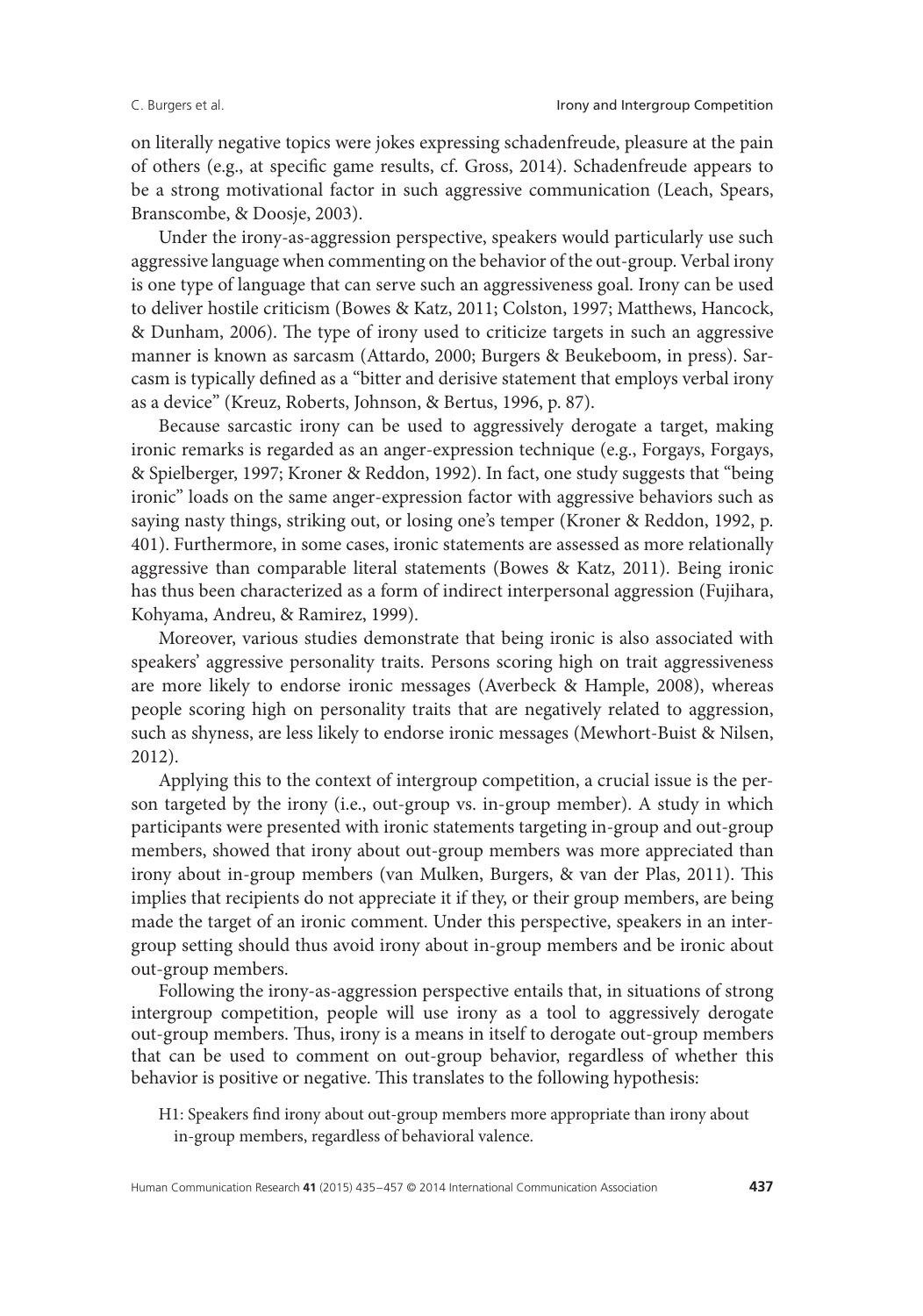# **The irony-as-expectancy-communication perspective**

A second strand of research that is relevant with respect to the use of irony in competitive intergroup settings focuses on linguistic biases. A linguistic bias is defined as a "systematic asymmetry in word choice as a function of the social category to which the target belongs" (Beukeboom, 2014, p. 314). In general, linguistic biases show that people systematically vary their language use in messages in which expectancies are violated versus confirmed. These systematic variations linguistically frame expectancy violations as atypical events caused by transient situational factors and frame expectancy confirmations as typical and likely to recur.

Most work in the area of linguistic bias research has focused on stereotype expectancies. The Linguistic Expectancy Bias (LEB; Wigboldus, Semin, & Spears, 2000) for instance shows that speakers vary their language abstraction based on stereotypic expectancies. According to the LEB, stereotype-confirming behavior is typically described abstractly (e.g., *the hooligan is aggressive*), whereas stereotype-violating behavior is described in concrete terms (e.g., *the nurse hits the patient*).

The Stereotype Explanatory Bias (SEB, Sekaquaptewa, Espinoza, Thompson, Vargas, & von Hippel, 2003) states that descriptions of stereotype-violating behavior typically contain more explanations for the supposed inconsistency (e.g., *because the patient was threatening the nurse*), compared to descriptions of stereotype-confirming behavior.The Negation Bias (NB; Beukeboom, Finkenauer, & Wigboldus, 2010) states that speakers use more negations when describing stereotype-violating behaviors (e.g., *the nurse is not friendly*), while affirmations are likelier used to describe stereotype-confirming behaviors (e.g., *the hooligan is aggressive*).

The variations in language use described in the LEB, SEB, and NB have important communicative consequences (Beukeboom, 2014): when speakers use abstract language, no explanations and affirmations, addressees typically attribute the described behavior to internal, dispositional causes (i.e., stable personality traits). In contrast, when speakers use concrete language, explanations, and negations, addressees typically attribute the described behavior to specific situational circumstances and infer that the behavior is unlikely to be repeated in other situations (Beukeboom et al., 2010; Sekaquaptewa et al., 2003; Wigboldus et al., 2000). In this way, linguistic biases function to maintain expectancies, even in the presence of expectancy-violating information.

A recent addition to this work on linguistic biases is the Irony Bias (IB; Burgers & Beukeboom, in press) which argues that irony is another linguistic means appropriate in the context of expectancy violations. The IB is based on various linguistic accounts stating that irony is typically used in situations of failed expectancies (e.g., Kihara, 2005; Wilson & Sperber, 2004). Irony (e.g., *what a skillful goalie*) allows speakers to simultaneously mention the expectancy (*the goalie would be skillful*) and signal its failure (*the goalie fumbled*). This fits with the characterization of irony as relevant inappropriateness (Attardo, 2000), given that the literal meaning of ironic comments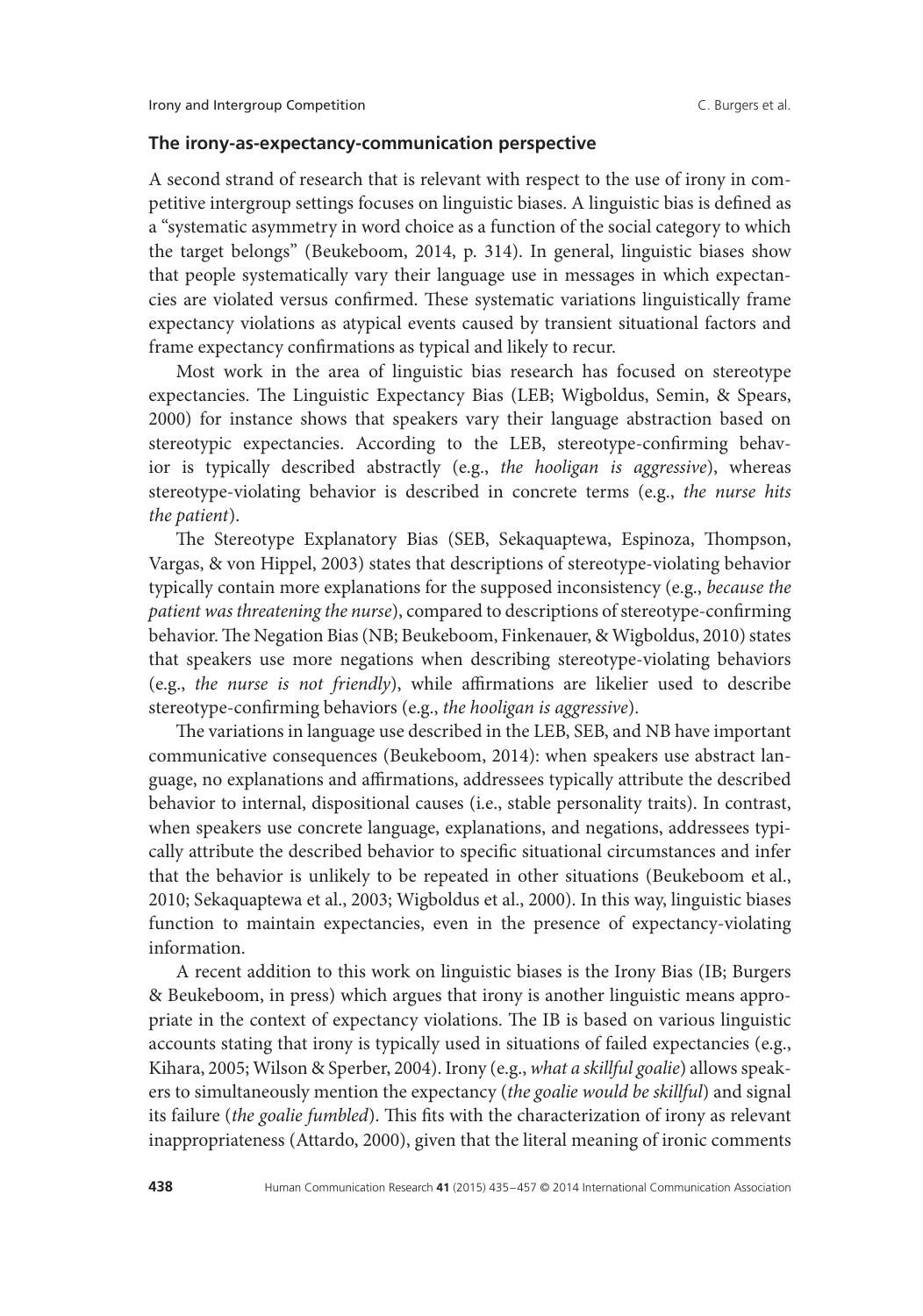is unfitting to the context, yet still adds to the conversation by (ironically) referring to some relevant information (e.g., implicit expectancies).

Both during and after processing of ironic comments, the literal and the intended meaning are activated and retained in working memory (e.g., Akimoto, Miyazawa, & Muramoto, 2012; Giora, Fein, & Schwartz, 1998). This means that an ironic comment about stereotype-violating behavior can activate the implicit stereotypic expectancy in addressees, and thereby communicate stereotypic expectancies. Research on the IB (Burgers & Beukeboom, in press) showed that speakers judged ironic remarks as more appropriate to comment on stereotype-violating (vs. stereotype-confirming) behaviors and that recipients inferred more external attribution from ironic—compared to literal—comments (see also Averbeck, 2010; Boylan & Katz, 2013).

Although most linguistic bias research has focused on stereotype expectancies, research on the Linguistic Intergroup Bias (LIB) showed comparable communicative patterns and inferences in intergroup situations (Maass, Salvi, Arcuri, & Semin, 1989). The LIB posits that in-group members expect positive behavior from other in-group members, and negative behavior from out-group members, and that in-group members are motivated to communicate these expectancies. When these expectancies are violated (e.g., incompetent in-group behavior/competent out-group behavior), speakers use more concrete language implying external attribution. When expectancies are confirmed, speakers use more abstract language, implying internal attribution (Maass, 1999). Furthermore, group members who communicate following these biased language patterns are perceived as better group members (Assilaméhou & Testé, 2012).

Combining the findings of the IB (Burgers & Beukeboom, in press) and the linguistic patterns in intergroup settings observed in the LIB (Maass, 1999; Maass et al., 1989) suggests that irony could also function to communicate expectancies about in- and out-groups. That is, irony should be typically appropriate in situations in which expectancies regarding in-group and out-group members are violated: Irony allows speakers to introduce a positive evaluation in comments about unexpected and undesired incompetent behavior of in-group members, and a negative evaluation in comments about unexpected and undesired competent behavior of out-group members. Thus, following this perspective, we expect that:

- H2a: Speakers find irony about positive behavior by out-group members more appropriate than irony about positive behavior by in-group members.
- H2b: Speakers find irony about negative behavior by out-group members less appropriate than irony about negative behavior in-group members.

Note that H2 predicts a different pattern than H1. Where H1 predicts that irony is more appropriate to comment on out-group behaviors regardless of behavioral valence, H2 predicts that irony appropriateness depends on the actor's group membership *and* behavioral valence.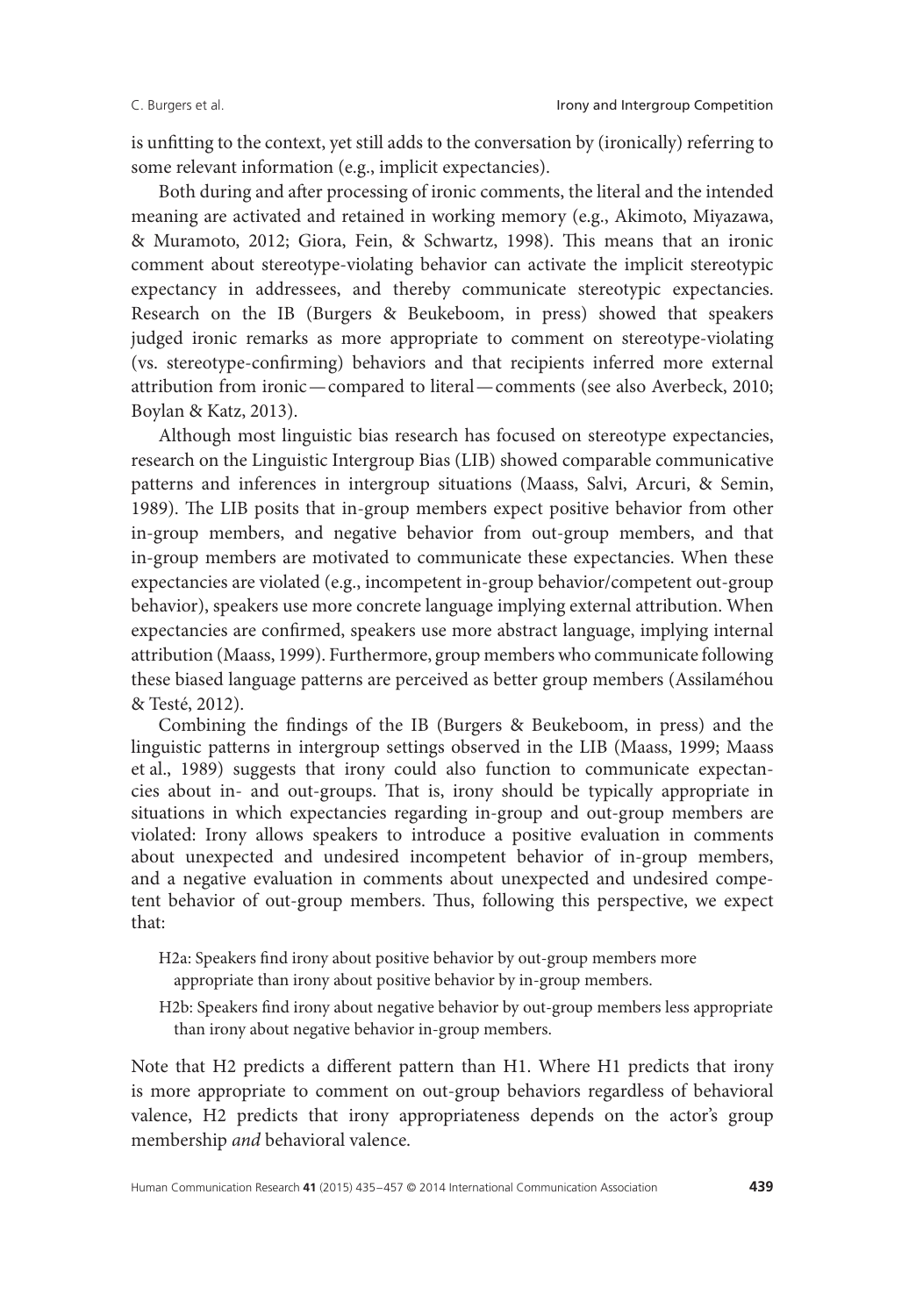# **Experiment 1**

# **Method**

#### *Participants and design*

Experiment 1 was designed to analyze how fans of rival teams considered the appropriateness of literal and ironic comments about in-group and out-group behaviors.We focus on fans of two Dutch rival soccer teams: Ajax Amsterdam and Feyenoord Rotterdam. Theirs is regarded as one of the world's most violent soccer rivalries (Mann, 2009). Because of violent fan-group clashes, fans of the away team have been banned from the stadium during matches between the two teams since 2009 (Nu.nl, 2013). At the time of data collection (April 2013), both teams were strong contenders to win the Dutch League Championship.

Our online experiment had a 2 (fan: Ajax vs. Feyenoord)  $\times$  2 (actor in the stimulus: in-group actor vs. out-group actor)  $\times$  2 (behavioral valence: competent vs. incompetent)  $\times$  2 (type of comment: literal vs. ironic)  $\times$  4 (stimulus set) design. Except for fan allegiance (Ajax or Feyenoord, between-subjects), all factors were repeated measures. Voluntary participants were recruited via fan websites and online forums; we strived to obtain at least 30 participants in each fan group.

A total of 96 participants completed the questionnaire. Five were dropped: One guessed the topic under investigation, two filled in unrealistic answers, and two were neutral with respect to fan allegiance toward the two clubs. Of the remaining 91 participants (55 Ajax fans; 36 Feyenoord fans), 71 were male (78.0%). Their average age was 30.9 years (*SD* =12.1). About half of participants (45.5% of Ajax fans/47.5% of Feyenoord fans) indicated to have a club card of their club, which is mandatory to visit league games of Dutch soccer teams. A large majority (80% of Ajax fans, 89.9% of Feyenoord fans) indicated that they watched their team's sportscast often to always.

### *Procedure, materials, and instrumentation*

In the online questionnaire, participants first indicated their preference for Ajax or Feyenoord on a 7-point semantic differential scale ranging from 1 (*completely Ajax fan*) to 7 (*completely Feyenoord fan*). We coded participants scoring below the midpoint  $(1-3)$  as Ajax fans and participants scoring above  $(5-7)$  as Feyenoord fans.

Participants were asked to imagine that they held good seats in their home stadium during a game between Ajax and Feyenoord. It was explained that they would be presented with specific game situations showing one player and two comments referring to the player's behavior in the situation. Then, they were shown photos with descriptions of soccer players' behaviors, in randomized order. Depending on condition, the actor in the situation was either an in-group or out-group player (Ajax or Feyenoord) showing either competent or incompetent behavior. Each situation was presented with two comments, one literal and one ironic.

Please note that the perceived valence of the same event in such intergroup sports settings may differ depending on the addressee. For instance, if Ajax were to score a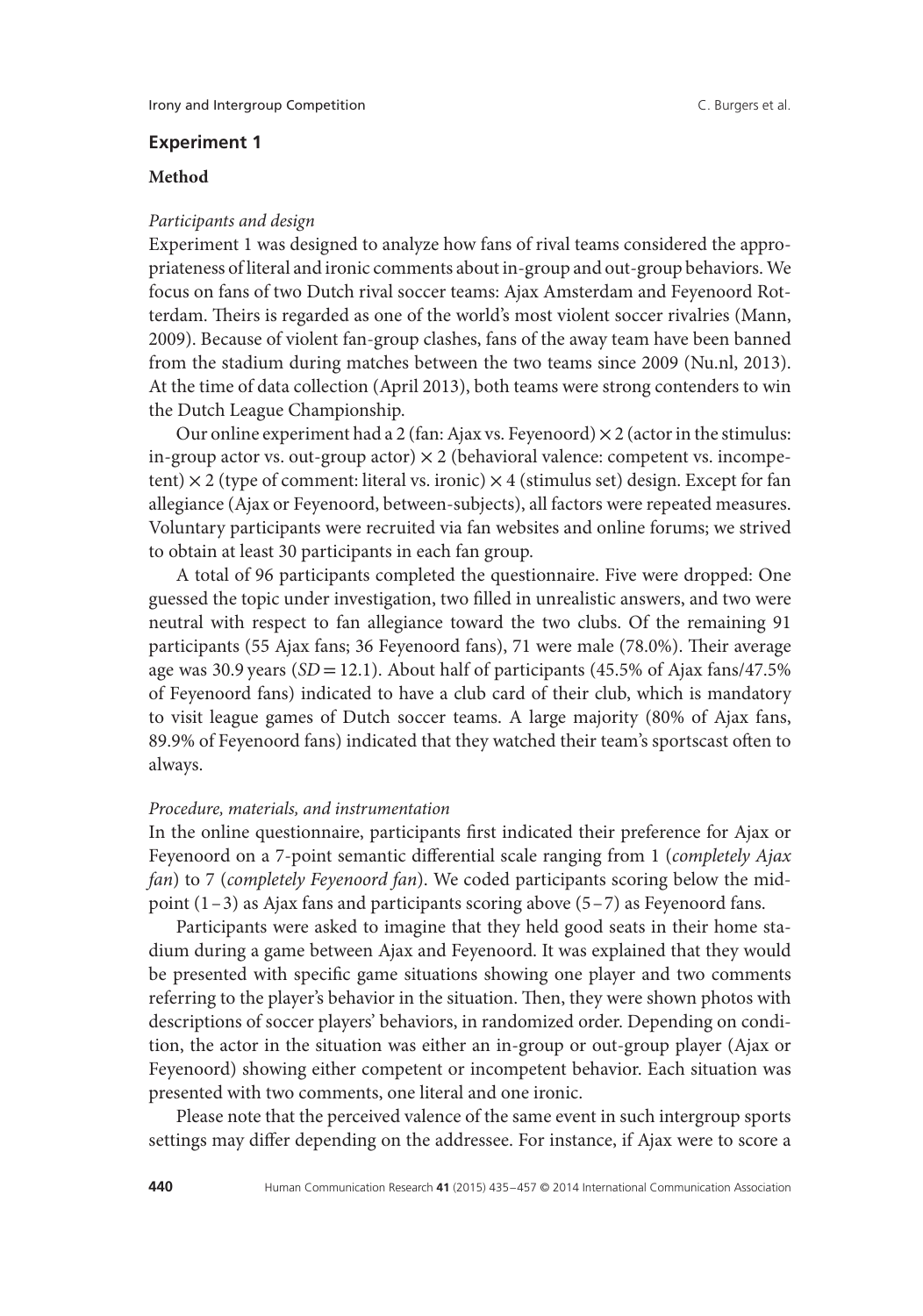goal against Feyenoord, this event would likely be evaluated positively by Ajax fans and negatively by Feyenoord fans. Thus, in order to keep the experimental factor of behavioral valence independent of fan group, we refer to different behavioral valence by referring to either competent or incompetent player behavior, as competence is one of the universal dimensions of social cognition (Fiske, Cuddy, & Glick, 2007).

We developed four stimulus sets including ironic and literal comments on competent and incompetent behavior. Each set consisted of two actors (Ajax or Feyenoord player), two contrasting competent and incompetent behaviors, and two relevant comments. For instance, in one stimulus, a player tried to jink past his opponent. In the situation showing competence, the player made a skillful dummy movement and succeeded beautifully. In the situation showing incompetence, the player tripped over his own two feet and failed miserably. We showed participants a cartoon of the behavior (e.g., a soccer player with a ball), the logo of the team of the specific actor (Ajax or Feyenoord) and a verbal description of the behavior.

Each actor-behavior combination was presented with two relevant comments that were formulated equally and varied only in evaluative valence. Type of comment was manipulated only by means of the behavior to which it referred: Negative comments (e.g., *Look*, *he really has the worst moves of the entire team*!) were literal when referring to incompetent behavior and ironic when referring to competent behavior. Likewise, positive comments (e.g., *Look*, *he really has the best moves of the entire team*!) were literal referring to competent behavior and ironic referring to incompetent behavior. We included markers such as interjections (e.g., *look*), superlative forms (e.g., *best*, *worst*), and emphatic adverbs (e.g., *really*) in all comments. Such markers are often used in ironic utterances (cf. Burgers, van Mulken, & Schellens, 2012a; Gibbs, 2000), and also fit equivalent literal comments (Burgers, van Mulken, & Schellens, 2012b).

We varied the presentation order such that a random actor-situation combination from set 1 was followed by a random combination from set 2, etc., until all 16 actor-behavior combinations from all sets were presented.<sup>1</sup>

For each behavior, participants were asked to rate the *appropriateness* of both the literal and ironic comments on 7-point semantic differential scales ranging from 1 (*very inappropriate*) to 7 (*very appropriate*). We collapsed the scores on appropriateness over the four stimulus sets, for each of the eight experimental conditions  $(\alpha_{\text{mean}} = .81, \alpha_{\text{range}} = .70 - .87)$ . For Ajax fans, stimuli about Ajax players were coded as in-group and stimuli about Feyenoord players as out-group. For Feyenoord fans, this was reversed.

After judging the comments for all behaviors, participants were again presented with the 16 actor-behavior combinations, and asked to rate the *perceived behavioral valence* and *perceived expectedness* of each behavior on two 7-point semantic differential scales ranging from 1(*very negative*/*unexpected*) to 7 (*very positive*/*expected*). These scores were averaged over the four stimulus sets, creating variables for in-group versus out-group, and behavioral competent versus incompetent conditions (valence:  $\alpha_{\text{mean}} = .91$ ,  $\alpha_{\text{range}} = .84 - .97$ ; expectedness:  $\alpha_{\text{mean}} = .81$ ,  $\alpha_{\text{range}} = .77 - .86$ ). Finally, we measured *group identification* with both clubs by means of the 4-item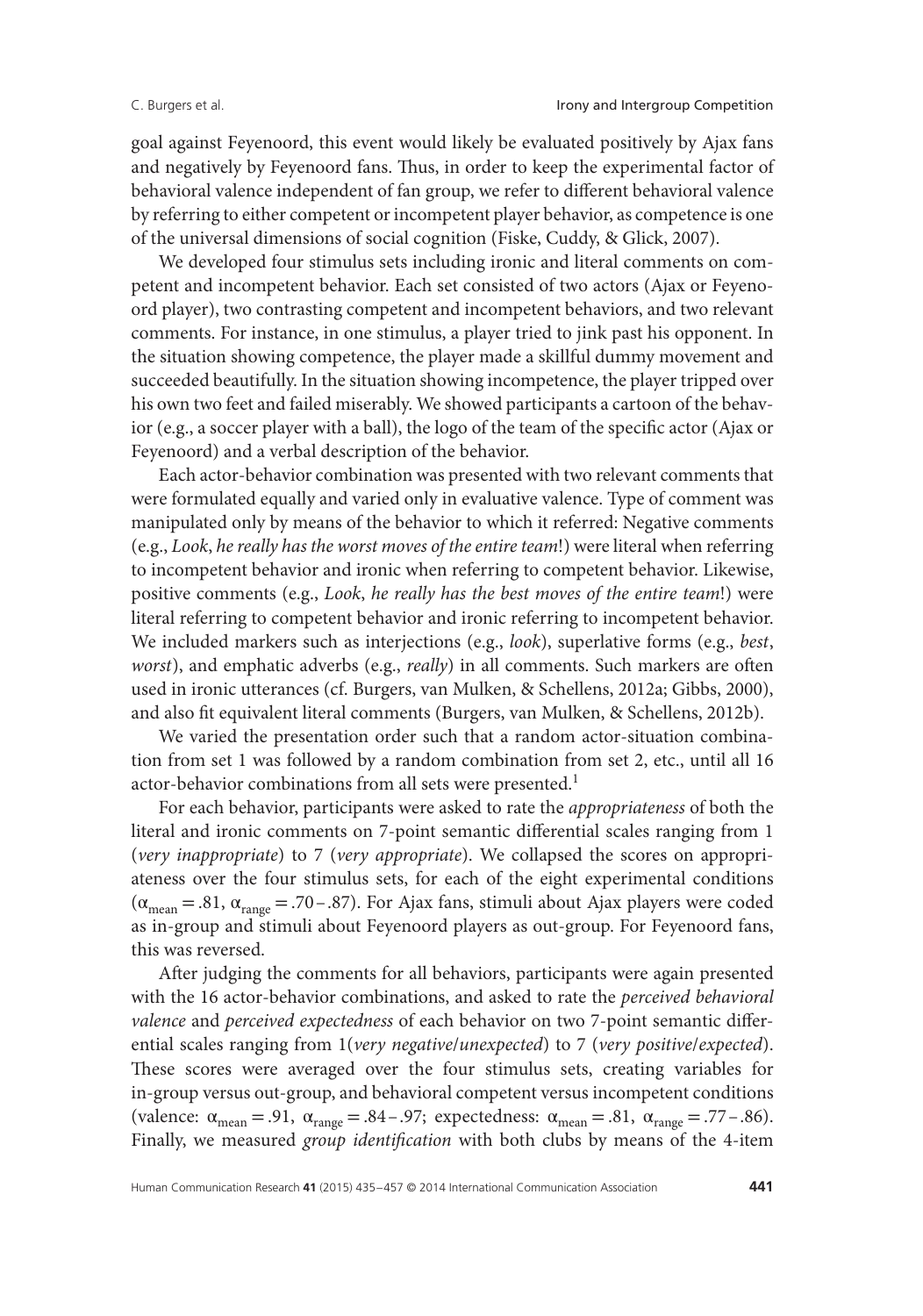scale developed by van Zomeren, Leach and Spears (2010;  $\alpha_{\text{identification Ajax}} = .98$ ;  $\alpha$ <sub>identification Feyenoord</sub> = .98).<sup>2</sup>

#### **Results**

# *Group identification*

To check whether participants indeed identified more with their own club, we conducted two *t*-tests on group identification. These showed that Ajax fans ( $M = 5.72$ ,  $SD = 1.21$ ) identified more strongly with Ajax than Feyenoord fans ( $M = 1.24$ ,  $SD = .49$ ,  $t(77.19) = 24.55$ ,  $p < .001$ ,  $r = .94$ ). In contrast, Feyenoord fans identified more strongly with Feyenoord ( $M = 6.16$ ,  $SD = .67$ ) than Ajax fans ( $M = 1.46$ , *SD* =.63, *t*(89)=34.11, *p<*.001, *r* =.96).

#### *Behavioral valence and expectedness*

Next, we tested whether perceived behavioral valence and expectedness differed as intended. We expected fans to judge competent behavior of in-group actors as more positive and expected compared to competent behavior of out-group actors. For incompetent behavior, this should be reversed.

We separately subjected both variables to 2 (fan: Ajax Amsterdam vs. Feyenoord Rotterdam)  $\times$  2 (stimulus actor: in-group vs. out-group actor)  $\times$  2 (behavioral valence: competent vs. incompetent) mixed ANOVAs in which fan was a between-subjects factor and the other factors were repeated measures. Table 1 shows descriptive information.

First, we found no main or interaction effects of the fan variable, indicating that Ajax and Feyenoord fans do not differ in their ratings of valence and expectedness of behaviors.<sup>3</sup> We found main effects of behavioral valence on both perceived valence,  $F(1,89) = 81.09$ ,  $p < .001$ ,  $\eta_p^2 = .48$ , and perceived expectedness,  $F(1,89) = 147.04$ ,  $p < .001$ ,  $\eta_p^2 = .62$ , indicating that competent (vs. incompetent) behavior was perceived as both more positive and expected. A main effect of actor type on perceived valence,  $F(1,89) = 22.53$ ,  $p < .001$ ,  $\eta_p^2 = .20$ , indicated that behavior by in-group players was overall considered more positive than behavior by out-group players.

More importantly, and in line with expectations, we found an interaction effect of behavioral valence and actor type on perceived valence,  $F(1,89) = 396.22$ ,  $p < .001$ ,  $\eta_p^2 = .82$ . and expectedness,  $F(1,89) = 34.80$ ,  $p < .001$ ,  $\eta_p^2 = .28$ . Bonferroni-adjusted pairwise comparisons reveal that participants perceive competent behavior by in-group players as more positive and expected (both *p*s*<*.001) than competent behavior of out-group players. For incompetent behavior, this is reversed (both *p*s*<*.001). Thus, fans of both clubs expect and desire in-group players to behave competently, and out-group players to behave incompetently. In the next section, we test whether this is reflected in a differential use of ironic and literal comments that may communicate these group identities.

#### *Hypothesis testing*

To test and contrast H1 and H2, we subjected the rated appropriateness of the literal and ironic comments to a 2 (fan: Ajax Amsterdam vs. Feyenoord Rotterdam)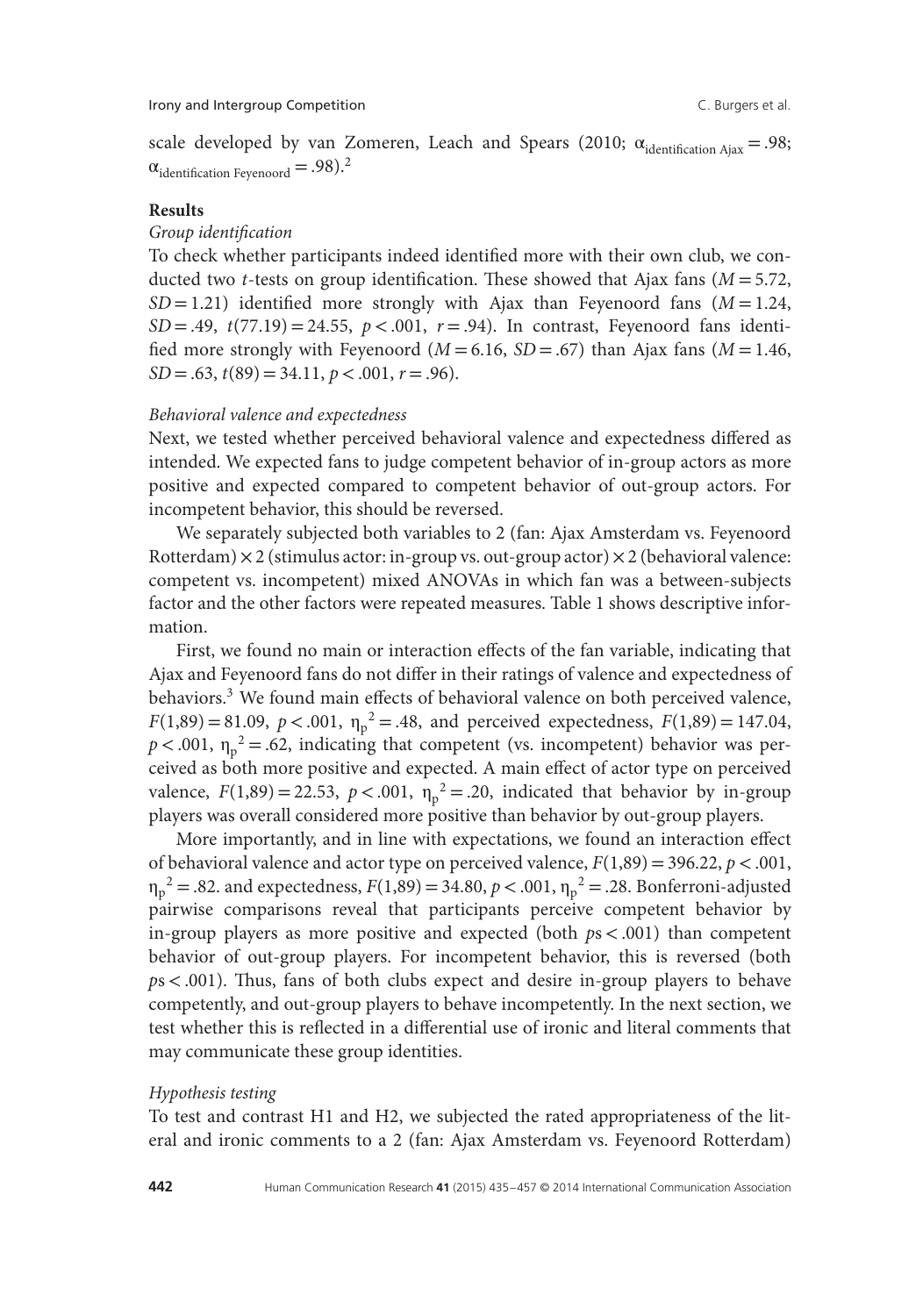|                              |                    | Incompetent Behavior |                    | Competent Behavior         |
|------------------------------|--------------------|----------------------|--------------------|----------------------------|
|                              | In-Group<br>Actor  | Out-Group<br>Actor   | In-Group<br>Actor  | Out-Group<br>Actor         |
| Perceived behavioral valence |                    |                      |                    |                            |
| Ajax fans                    | $2.24$ $(.73)^{a}$ | $5.14(1.22)^{b}$     | $6.46$ $(.67)^{x}$ | $2.95(1.35)^y$             |
| Feyenoord fans               | $2.35$ $(.95)^{a}$ | 5.26 $(.87)^{b}$     | $6.42$ $(.76)^{x}$ | $2.83(1.06)^y$             |
| Perceived expectedness       |                    |                      |                    |                            |
| Ajax fans                    | $3.02$ $(.91)^{a}$ | 3.78 $(1.07)^{b}$    | $5.54$ $(.71)^{x}$ | 4.61 $(1.05)^y$            |
| Feyenoord fans               | 3.39 $(.99)^{a}$   | 3.92 $(.88)^{b}$     | $5.10(.92)^{x}$    | 4.53 $(.96)^y$             |
| Appropriateness literal      |                    |                      |                    |                            |
| Ajax fans                    | $4.07(1.19)^a$     | $4.57(1.29)^{b}$     | $5.33(1.16)^{x}$   | 3.90 $(1.96)$ <sup>y</sup> |
| Feyenoord fans               | $4.24(1.18)^a$     | 4.65 $(1.10)^a$      | 5.42 $(.81)^{x}$   | $3.72(1.12)^y$             |
| Appropriateness irony        |                    |                      |                    |                            |
| Ajax fans                    | $2.84(1.29)^a$     | 3.36 $(1.62)^{b}$    | $1.85(1.02)^{x}$   | $2.50(1.18)^y$             |
| Feyenoord fans               | $2.88(1.37)^{a}$   | 3.67 $(1.79)^{b}$    | $1.83(1.02)^{x}$   | $2.72(1.42)^y$             |

**Table 1** Mean Scores (and Standard Deviations) of Perceived Valence and Appropriateness of Literal and Ironic Comments as a Function of Behavioral Valence (Incompetent vs. Competent), Type of Actor (In-Group vs. Out-Group), and Fan (Ajax vs. Feyenoord, Experiment 1)

*Note*: Perceived situational valence and appropriateness are measured on 7-point scales with higher numbers indicating a more positive situational valence and higher appropriateness. Means of variables with different subscripts on the same row within incompetent (a, b) and competent  $(x, y)$  behavioral valence conditions are significantly different according to Bonferroni-adjusted pairwise comparisons with a certainty of at least *p<*.05.

 $\times$  2 (stimulus actor: in-group vs. out-group)  $\times$  2 (behavioral valence: competent vs. incompetent)  $\times$  2 (comment type: literal vs. ironic) mixed ANOVA, in which only fan varied between participants. The main effect and all interactions involving fan were nonsignificant, indicating that the Ajax and Feyenoord fans did not differ in rated appropriateness of the comments. We did find a main effect of comment type, indicating that literal utterances were found more appropriate than ironic utterances,  $F(1,89) = 195.74, p < .001, \eta_p^2 = .69, ^4$  which corresponds to the view of irony as relevant inappropriateness (Attardo, 2000).

Most importantly, we found a three-way interaction effect between type of comment, behavioral valence, and stimulus actor,  $F(1,89) = 51.98$ ,  $p < .001$ ,  $\eta_p^2 = .37$ (Figure 1). Bonferroni-corrected pairwise comparisons show that ironic comments are more appropriate to comment on the behavior of out-group (vs. in-group) members, regardless of behavioral valence (both *p*s*<*.001). In contrast, literal comments are found more appropriate for out-group members' incompetence than in-group members' incompetence  $(p = .001)$  and for in-group members' competence than out-group members' competence (*p<*.001). These findings show that irony usage in intergroup communication settings is dependent only on group membership (H1) rather than on both group membership and behavioral valence  $(H2)$ .<sup>5</sup>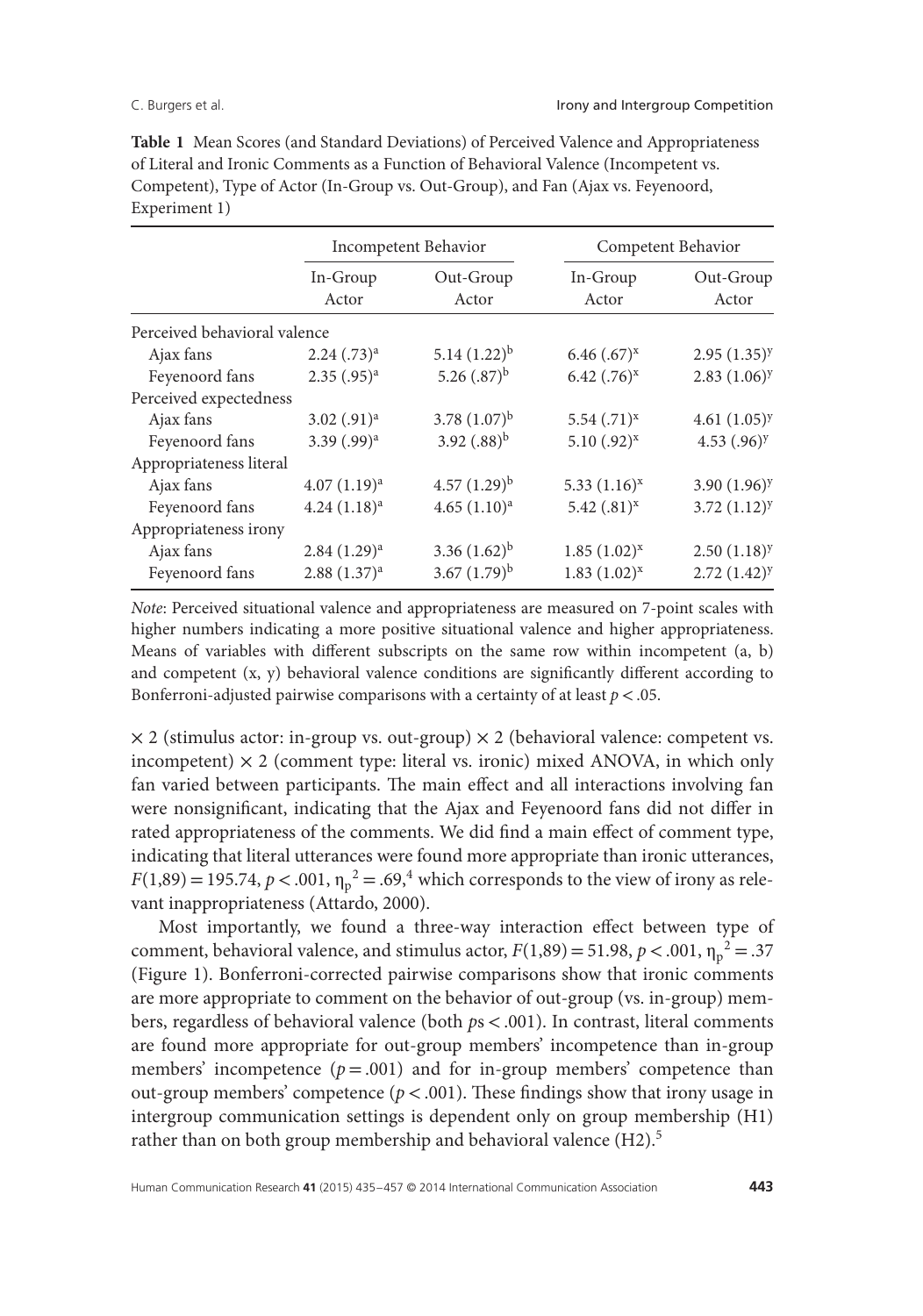

**Figure 1** Three-way interaction effect between type of comment (literal vs. ironic), behavioral valence (competent vs. incompetent) and actor in the stimulus (in-group vs. out-group actor) on appropriateness of the comment. Note: Error bars indicate 95% CI.

### **Discussion and conclusion**

Experiment 1 studied whether and how speakers use irony to enhance their social identity in a rival intergroup context when commenting on in- and out-group behaviors. We distinguished two potential linguistic patterns: (a) irony as a tool for linguistic aggression about out-group members; and (b) irony as a means to reinforce expectancies about in- and out-group members. First, control analyses confirmed that participants held biased group expectancies, in that competent behaviors were more expected for in-group members and incompetent behaviors were more expected for out-group members.

Interestingly, the appropriateness pattern for literal comments corresponds to the second expectancy communication pattern. We found that literal comments about competent behavior were more appropriate when referring to in-group (vs. out-group) players. For incompetent behavior, this was reversed. This suggests that literal comments are used to introduce desired and expected positive evaluations about in-group members and negative evaluations about out-group members.

The observed pattern for irony appropriateness, in contrast, was in line with the irony-as-aggression pattern. That is, fans found irony more appropriate to comment on out-group members rather than in-group members, regardless of behavioral valence. These findings support the irony-as-aggression perspective (H1) over the irony-as-expectancy-violation perspective (H2). In the present strong rival intergroup setting, speakers appear to employ irony as a means to aggressively derogate out-group members, rather than to mitigate expectancy violations. This is in line with previous work showing speakers' preference for irony to talk about "others" (out-group) rather than themselves (in-group; van Mulken et al., 2011).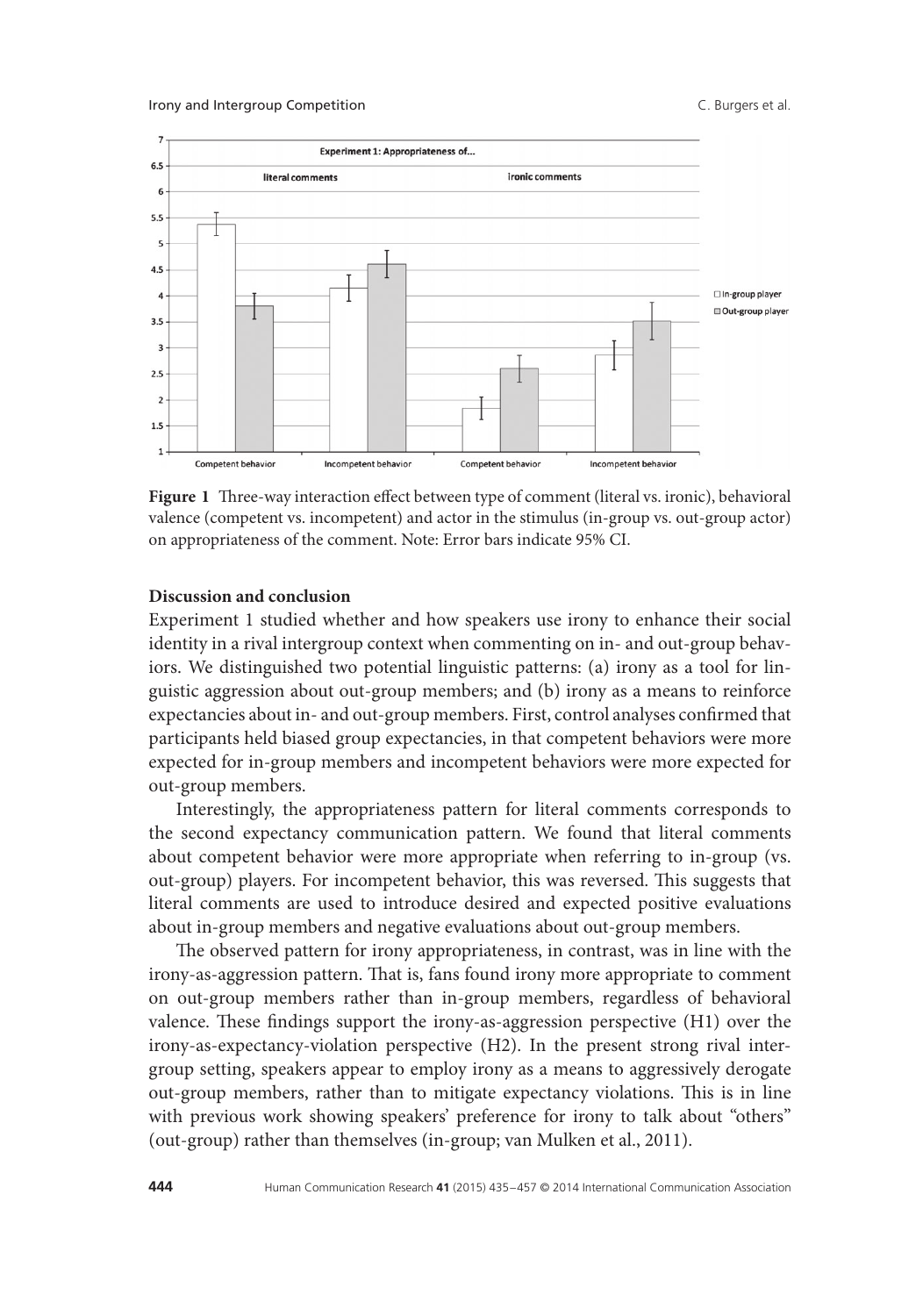Thus, although speakers use irony more to comment on out-group members (regardless of behavioral valence), an important question is whether this pattern is also picked up by recipients. Previous research suggests that recipients are able to infer speakers' positions and attitudes from their biased communication pattern, even if they have never met the speaker before (Douglas & Sutton, 2006, 2010). Experiment 2 was designed to study whether neutral recipients draw inferences from ironic comments made by unknown sports fans. If recipient inferences are in accordance with the irony-as-aggression perspective, then, regardless of behavioral valence, recipients should infer from ironic comments that the speaker intends to derogate the target and belongs to the target's out-group. Furthermore, such ironic comments could even negatively affect participants' own attitude about the target club (cf. Burgers et al., 2012b). Our hypothesis for recipient inferences from the irony-as-aggression perspective states that:

H3: Regardless of behavioral valence, from ironic (compared to literal) comments, recipients (a) infer that the speaker is an out-group member to the target of the comment, (b) that the speaker has a negative communicative goal and, (c) develop a more negative attitude towards the target's club themselves.

If recipient inferences correspond to the irony-as-expectancy-communication perspective, however, they should infer that irony reflects the expectancies of the speaker. This means that inferences depend on behavioral valence. That is, if irony is used to comment on competent behavior (i.e., the literal meaning reflects incompetence), recipients should infer that the desired and expected view of the speaker was that the target would be incompetent. This would also suggest that the speaker would belong to the out-group of the target. In contrast, if irony is used to comment on incompetent behavior (i.e., the literal meaning reflects competence), recipients should infer that the desired and expected view of the speaker was that the target would be competent, which would then suggest that the speaker would belong to the in-group of the target. This leads to the following hypotheses:

- H4: From ironic (compared to literal) comments about competent behavior, recipients (a) infer that the speaker is an out-group member to the target of the comment, (b) that the speaker has a negative communicative goal, and (c) develop a more negative attitude towards the target's club.
- H5: From ironic (compared to literal) comments about incompetent behavior, recipients (a) infer that the speaker is an in-group member to the target of the comment, (b) that the speaker has a positive communicative goal and, (c) develop a more positive attitude towards the target's club.

# **Experiment 2**

# **Method**

#### *Participants and design*

Experiment 2 analyzed whether neutral listeners draw inferences from a biased communication pattern as studied in Experiment 1. To ensure participants' neutrality, we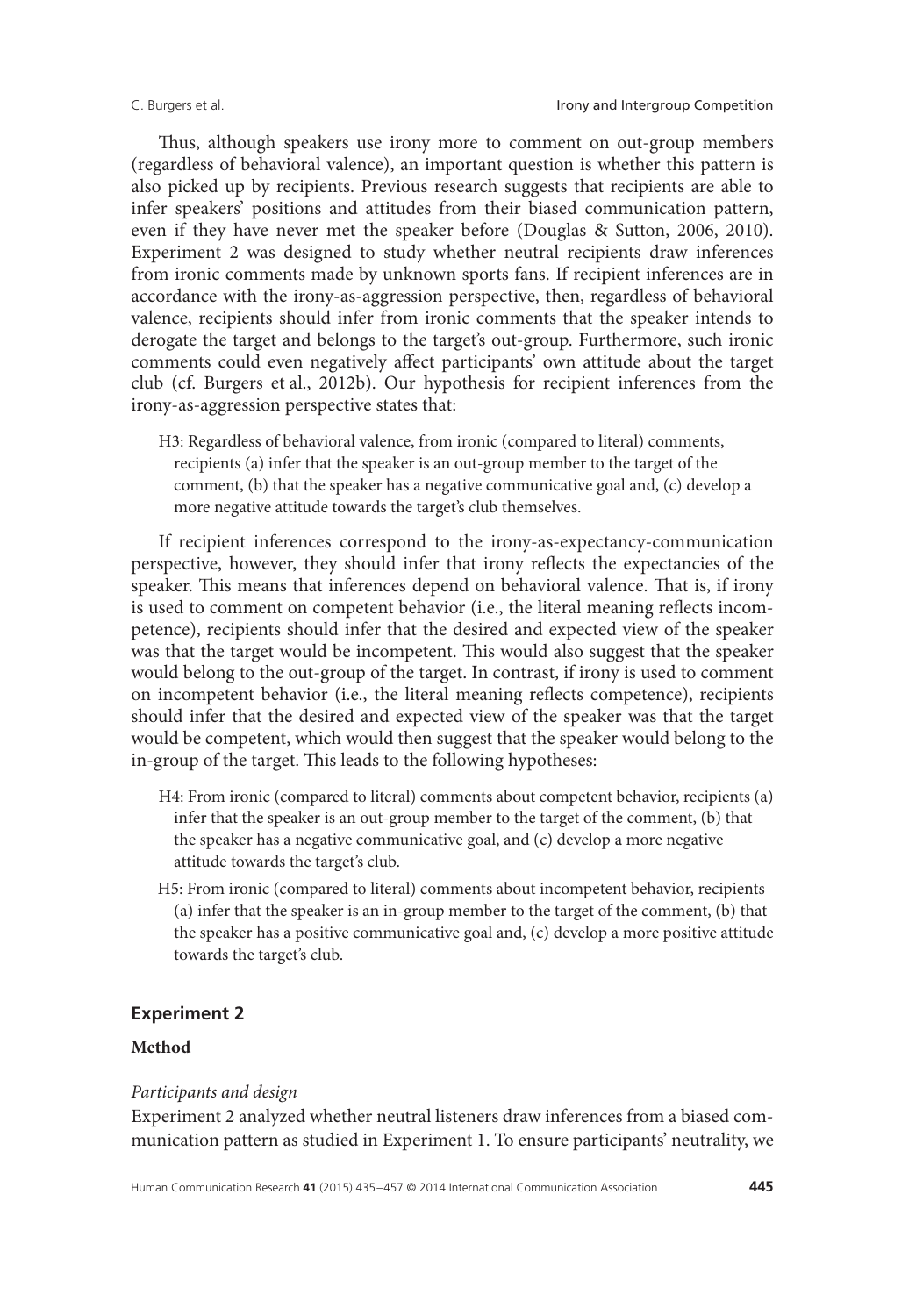chose to present our Dutch participants with ironic and literal fan comments about players of two rival soccer teams from a foreign country. This study focused on the Manchester Derby between English soccer teams Manchester City and Manchester United. Recently, this derby was followed by fan violence (McCarthy, 2010). At the time of data collection (April 2013), both teams were contenders to win the Premier League.

This online experiment had a 2 (targets' club: Manchester City vs. Manchester United)  $\times$  3 (linguistic pattern of comments: all literal, ironic comments on competent behavior, ironic comments on incompetent behavior) between-subjects design. We strived for at least 180 participants completing the questionnaire (approximately 30 participants per condition), and obtained 185 participants. Two participants were dropped: one showed awareness of the studied topic, another completed the open questions with inappropriate sexual overtures. This left 183 participants  $(M<sub>age</sub> = 31.2 \text{ years}, SD<sub>age</sub> = 14.5; 44.3\% \text{ male}).$ 

# *Procedure and materials*

In the online questionnaire, respondents were asked to imagine the scenario that they were on a city trip to Manchester (England). During their stay, they decided to watch the Manchester Derby in a pub in which fans of both teams were present. The person standing next to them in the pub gave comments on various behaviors shown during the game. Participants were asked, based on these comments, to form an impression of this person (the "commenter"; cf. Douglas & Sutton, 2006).

Subsequently, participants were presented with photos and descriptions of eight different match situations about players of either Manchester City or United, depending on target's club condition. We showed participants a cartoon of the behavior (e.g., a soccer player with a ball), the logo of the team of the specific actor (Manchester City or Manchester United), and a verbal description of the behavior. Four of these situations featured a player showing competent behavior and four featured a player showing incompetent behavior. Each competent behavior situation was matched with a situation in which another player of the same team showed comparable incompetent behavior. Note that all participants were presented with the same eight situations about either Manchester City or United: the only difference was the linguistic pattern delivered by a commenter participants had never met before.

Each situation was presented with either a literal or ironic comment about the situation depending on the linguistic-pattern condition to which participants were assigned. In the literal condition, the commenter gave literal comments on both competent and incompetent behaviors. In the ironic-competent condition, the commenter gave ironic comments on competent and literal comments on incompetent behavior. In the ironic-incompetent condition, this was reversed.

Similar to Experiment 1, all comments contained markers. We now used emphatic adverbs, the exclamatory form, and interjections (cf. Burgers et al., 2012a). After all eight situations and comments were presented, participants answered the following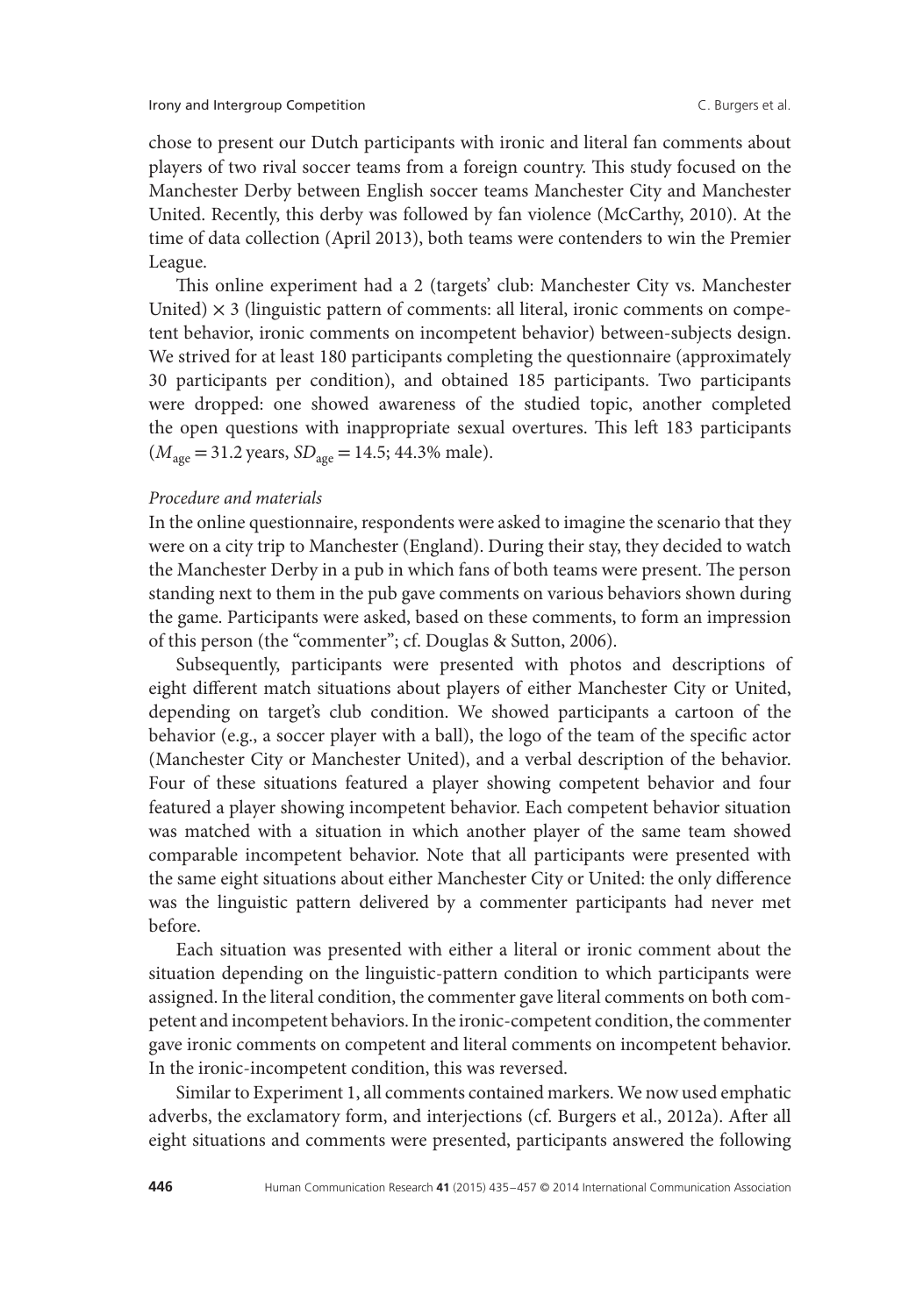questions to tap their impression of the commenter and their own attitude toward the targets' club.

#### *Instrumentation*

First, we asked participants to assess the *likelihood of commenter position*: On two 7-point scales for each of the two clubs, participants rated the likelihood that the commenter would be a fan, and have a positive attitude toward the respective club  $(\alpha_{\text{city}} = .81, \alpha_{\text{united}} = .80)$ . These variables were recoded into the likelihood that the commenter was an in-group member (i.e., commenter is a fan of the target's club upon which they comment) or an out-group member (i.e., commenter is a fan of the other club). An additional item measured the likelihood the commenter was an unbiased observer (all items adapted from Douglas & Sutton, 2006).

Second, we measured three distinct *communicative goals* that could be inferred from the commenter's communicative pattern. Participants rated the likelihood that the commenter wanted to create a  $(a)$  positive,  $(b)$  negative, or  $(c)$  neutral impression of the target's team. Each communicative goal was measured with a single-item 7-point semantic differential scale ranging from 1 (*very unlikely*) to 7 (*very likely*) (adapted from Douglas & Sutton, 2006, Experiment 2).

Finally, to test if and how the comments influenced participants' *own attitude toward the target*'*s club*, participants indicated their attitude toward the target's club that was commented on (City or United) on a 7-point semantic differential scale ranging from 1 (very negative) to 7 (very positive).

As a control variable, we used the same scale as in Experiment 1 to measure *group identification* with both clubs ( $\alpha_{\text{identification City}} = .94$ ;  $\alpha_{\text{identification Utd}} = .93$ ).<sup>6</sup>

# **Results**

### *Control analyses*

A paired-samples *t*-test on group identification with both clubs showed that participants could indeed be considered as neutral observers. Participants identified more with Manchester United ( $M = 2.85$ ,  $SD = 1.37$ ) than with Manchester City,  $M = 2.41$ ,  $SD = 1.30$ ,  $t(182) = 4.55$ ,  $p < .001$ ,  $r = .32$ , but in general, participants' identification was low. No differences were observed between experimental conditions in identification with either Manchester City,  $F(5,177) < 1$ , or United,  $F(5,177) = 1.25$ ,  $p = .29$ .

#### *Hypothesis testing*

Hypotheses  $3-5$  were tested with 2 (targets' club: City vs. United)  $\times$  3 (linguistic pattern) between-subjects (M)ANOVAs with likelihood of commenter position, inferred communicative goals and participants' own attitude toward the club as dependent variables, respectively. Table 2 shows descriptive statistics.

First, we found main multivariate effects of linguistic pattern on likelihood of commenter position, Wilks'  $\lambda = .57$ ,  $F(6,350) = 18.78$ ,  $p < .001$ ,  $\eta_p^2 = .24$ , and perceived communicative goals, Wilks' λ = .48,  $F(6,350) = 25.54, p < .001, \eta_p^2 = .30$ . Univariate analyses showed effects of the linguistic pattern on the likelihood that the speaker was an in-group member,  $F(2,177) = 55.84$ ,  $p < .001$ ,  $\eta_p^2 = .39$ , an out-group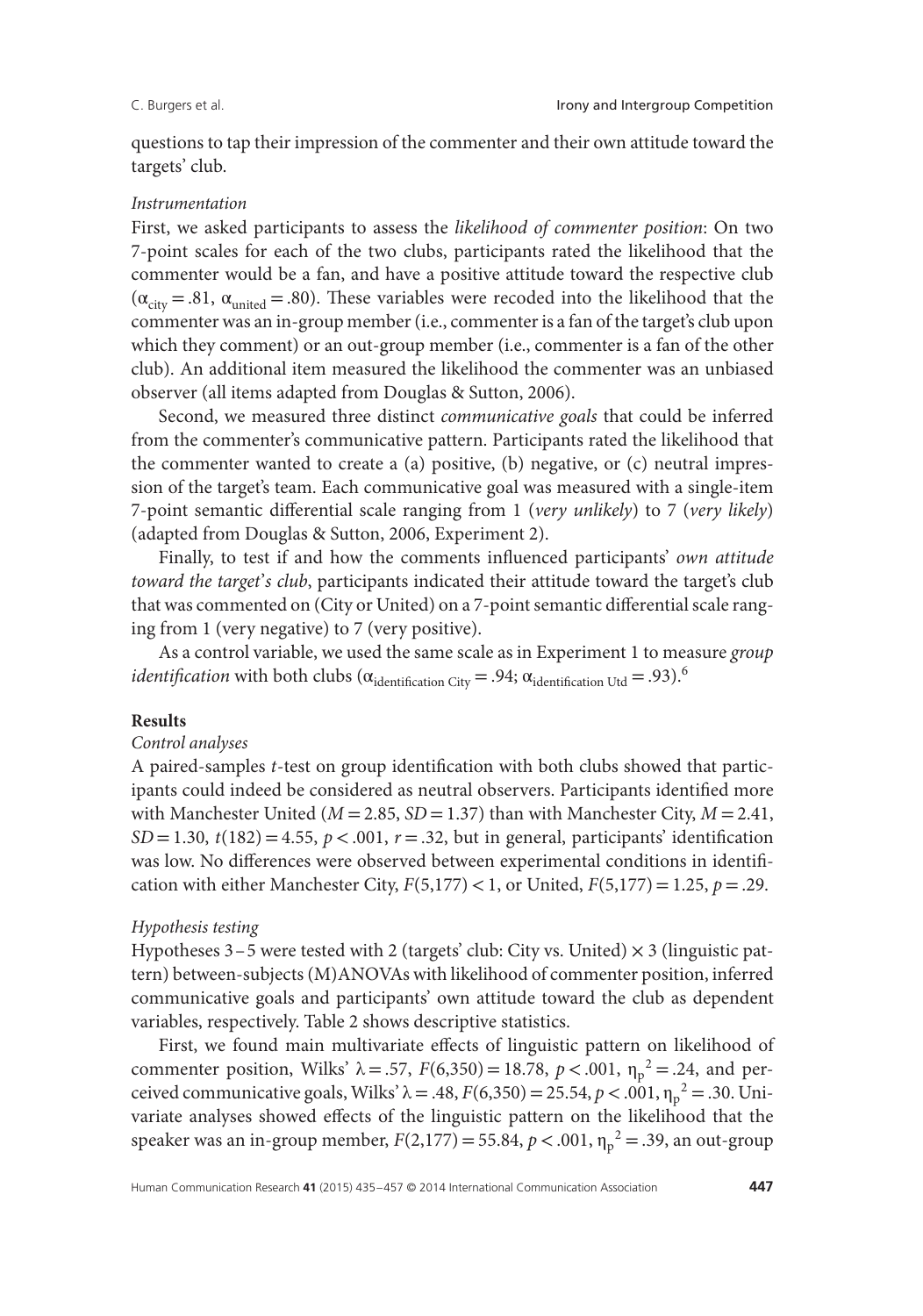| í<br>i             |                                                                    |
|--------------------|--------------------------------------------------------------------|
|                    | ć<br>J                                                             |
| י<br>ו             | $\frac{1}{4}$<br>i                                                 |
| $-7772$            |                                                                    |
| ֖֚֞֘<br>Ò          | ֧֦֦֧֧֧֧֧֧֧֦֧֦֧֚֚֚֚֚֚֚֚֚֚֚֚֚֚֚֚֚֚֚֚֚֚֚֚֚֚֝֝֝֓֝֓֝֓֝֓֓֟֓֓֞֟֓֡<br>2777 |
|                    | I<br>ׇ֦֦֦֦֧֡֬֝֝֬֝֝֝֬֝֓֓֝֬֝֓֓֕֓֝֬֝֓֓֝֬֝֓֓֝֬֝֓֝֓֝֬֝֓֝                |
|                    |                                                                    |
|                    | $\sim$                                                             |
| a Eunation of      | women N                                                            |
| I<br>l             | ۔<br>ء                                                             |
|                    |                                                                    |
| $200$ N/Avan $200$ |                                                                    |
| $\mathfrak{c}$     |                                                                    |
|                    | i                                                                  |
|                    |                                                                    |
|                    | $\frac{1}{2}$                                                      |
|                    |                                                                    |
| j<br>¢<br>į<br>;   | - C = C = C = C = C = C<br>$\frac{1}{2}$<br>ı                      |
|                    | $\frac{1}{2}$                                                      |
|                    | ׇ֦֖֖֖֖֖֖֖֖֪֚֚֚֚֚֚֚֚֚֚֚֚֚֝֝֓ <b>֓</b>                               |
|                    | <br>ļ                                                              |

|                                                       |                         | Comments on Manchester City Players |                            |                          | Comments on Manchester United Players |                            |
|-------------------------------------------------------|-------------------------|-------------------------------------|----------------------------|--------------------------|---------------------------------------|----------------------------|
|                                                       | Literal<br>₹            | Incompetence<br>Ironic about        | Competence<br>Ironic about | Literal<br>₹             | Incompetence<br>Ironic about          | Competence<br>Ironic about |
| Perceived likelihood of group membership of commenter |                         |                                     |                            |                          |                                       |                            |
| Likelihood in-group                                   | 5.67(1.08) <sup>a</sup> | $5.03(1.82)^a$                      | $2.50(1.37)^b$             | $5.29(1.29)^{x}$         | $4.97(2.02)^{x}$                      | $2.81(1.31)^{y}$           |
| Likelihood out-group                                  | $2.73(1.06)^a$          | 3.01(1.53) <sup>a</sup>             | $4.04(1.71)^{b}$           | $2.54(1.08)^{x}$         | $3.17(1.59)^{x}$                      | $4.24(1.45)^{y}$           |
| Likelihood unbiased                                   | $3.42(1.86)^a$          | $3.27(2.26)^a$                      | $3.43(1.85)^a$             | $3.92(2.47)^{x}$         | $3.83(2.12)^{x}$                      | $3.32(2.08)^{x}$           |
| Perceived communicative goals of commenter            |                         |                                     |                            |                          |                                       |                            |
| Creating positive team impression                     | $4.21(1.34)^a$          | $4.70(1.66)^a$                      | $2.00(1.28)^{b}$           | 4.46 (1.56) <sup>x</sup> | $4.52(2.23)^{x}$                      | $1.89(1.13)^{y}$           |
| Creating negative team impression                     | $3.12(1.29)^a$          | $2.84(1.52)^a$                      | $5.70(.88)^{b}$            | $3.25(1.59)^{x}$         | $2.83(1.93)^{x}$                      | $5.35(1.58)^{y}$           |
| Creating neutral team impression                      | $3.85(1.54)^a$          | 3.11 $(1.74)$ <sup>ab</sup>         | $2.61(1.31)^b$             | $3.96(1.92)^{x}$         | $3.07(1.71)^{x}$                      | 2.19 (1.22) <sup>y</sup>   |
| Attitude toward club                                  | 4.45 (.79) <sup>a</sup> | 4.11(1.17) <sup>a</sup>             | $3.48(1.31)^b$             | $3.96(.81)^{x}$          | $3.97(1.35)^{x}$                      | $3.54(1.30)^{x}$           |

# Irony and Intergroup Competition **C.** Burgers et al.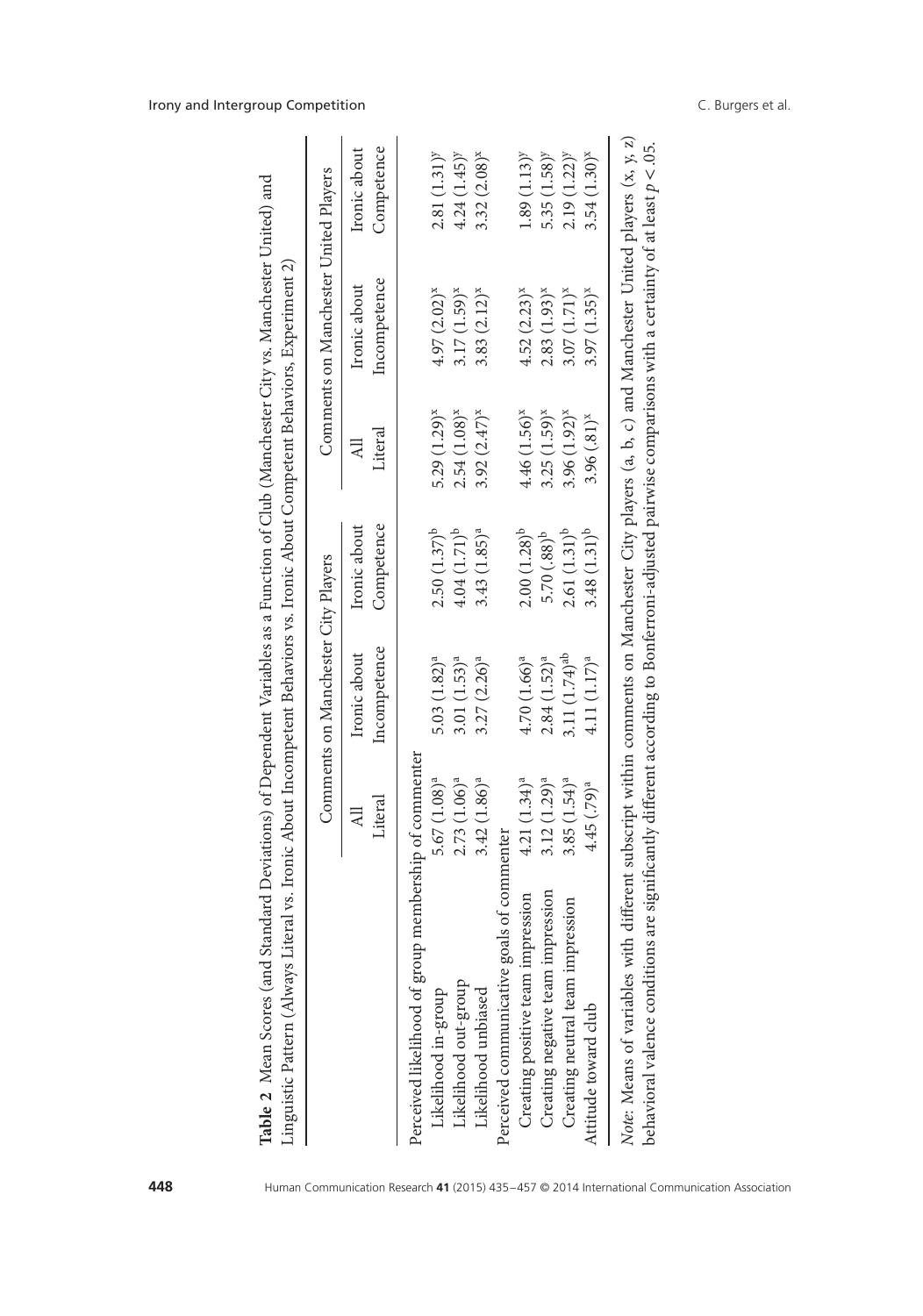member,  $F(2,177) = 16.73$ ,  $p < .001$ ,  $\eta_p^2 = .16$ , as well as the likelihood that the speaker had positive,  $F(2,177) = 51.12$ ,  $p < .001$ ,  $\eta_p^2 = .37$ , negative,  $F(2,177) = 54.51$ ,  $p < .001$ ,  $\eta_p^2 = .38$ , and neutral communicative goals,  $F(2,177) = 12.70$ ,  $p < .001$ ,  $\eta_p^2 = .13$ .

Bonferroni-adjusted pairwise comparisons showed that speakers using irony to comment on competent behavior were perceived as likelier to be out-group members, less likely to be in-group members, and have more negative and less positive communicative goals, compared to literal speakers and speakers using irony to comment on incompetent behavior (all *p*s*<*.001). Furthermore, speakers using only literal comments were perceived as more neutral than any of the ironic speakers (*p* at least*<*.05). Speakers using irony to comment on incompetent behavior were in turn perceived as more neutral than speakers using irony to comment on competent behavior ( $p = .053$ ).

These results demonstrate that, in line with H4 and H5, neutral recipients draw different inferences from speakers using irony to comment on either competent or incompetent behavior. Recipients infer that speakers using irony to comment on competent (vs. incompetent) behavior were more likely to be out-group members with relatively negative communicative goals, whereas speakers using irony to comment on incompetent (vs. competent) behavior were more likely to be in-group members with relatively positive communicative goals. This suggests that, for neutral recipients, the use of irony by speakers in an intergroup situation has differential meaning depending on whether the ironic comments refer to competent or incompetent behavior.

Second, we observed a main effect of linguistic pattern on participants' own attitude toward the club,  $F(2,177) = 5.66$ ,  $p < .01$ ,  $\eta_p^2 = .06$ . Bonferroni-adjusted pairwise comparisons demonstrated that participants reported a more negative attitude toward the described team after receiving ironic comments about competent behavior, compared to only literal comments, or ironic comments about incompetent behavior (*p*s at least*<*.05).

Finally, we found neither main effects of club nor interaction effects of club and linguistic pattern on likelihood of commenter position (club: Wilks'  $\lambda = .994$ , *F*(3,175) < 1,  $p = .80$ ; interaction: Wilks'  $\lambda = .97$ ,  $F(6,350)$  < 1,  $p = .60$ ), perceived communicative goals (club: Wilks' λ =.997, *F*(3,175)*<*1, *p*=.93; interaction: Wilks'  $\lambda = .98$ ,  $F(6,350) < 1$ ,  $p = .74$ ) and attitude towards the club (club:  $F(2,177) = 1.23$ , *p*=.27; interaction *F*(2,177)*<*1, *p*=.43).

#### **Discussion and conclusion**

These results exhibited a consistent pattern of inferences drawn by neutral recipients depending on the communicative pattern used by unknown speakers in a rival intergroup setting. The irony-as-aggression perspective (H3) stated that recipients would perceive irony as a form of interpersonal aggression intended to derogate the target. This would have induced recipients to infer from ironic comments, regardless of valence of the behavior they comment upon, that the speaker was an out-group member to the target, entertaining a negative communicative goal. Our findings disconfirmed the hypothesis from the irony-as-aggression perspective.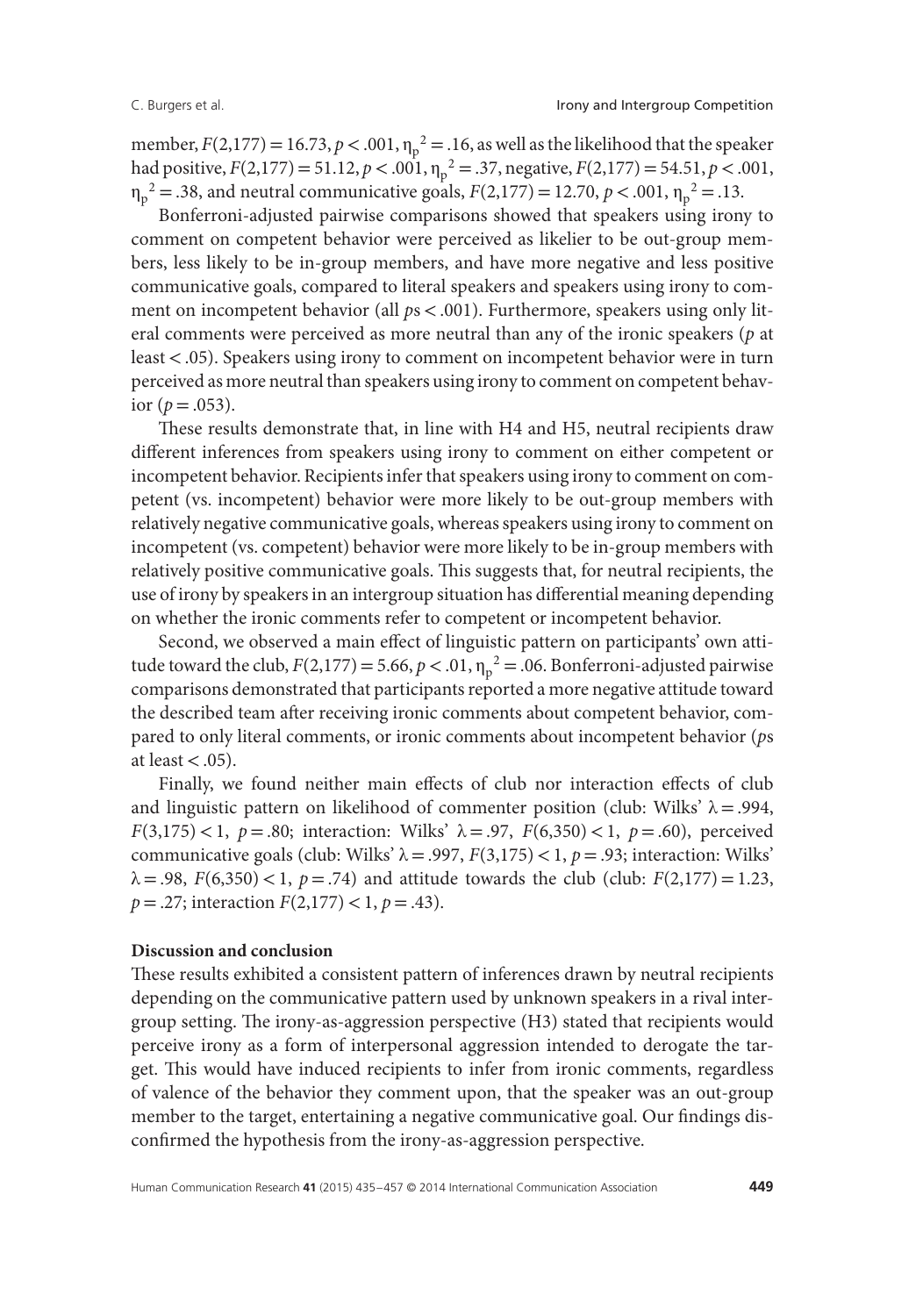The irony-as-expectancy-communication perspective (H4–5), in contrast, stated that recipients would infer that ironic comments reflected the speaker's expectancies, which implies that recipient inferences also depend on behavioral valence. Specifically, speakers using irony to comment on competent behavior (i.e., the literal meaning is negative) would be seen as out-group members of the target, entertaining a negative communicative goal. After all, these speakers highlight incompetence (e.g., "Wow, what a poor player"), even though the player in question performed competently. In contrast, speakers using irony to comment on incompetent behavior (i.e., the literal meaning is positive) would be seen as in-group members of the target entertaining a positive communicative goal. These speakers highlight competence (e.g., "Wow, what a great player"), even though the player in question performed incompetently, and thereby imply they desired and/or expected the target to behave competently (cf. Burgers & Beukeboom, in press).

Our findings on recipient inferences confirmed the irony-as-expectancycommunication perspective (H4–5). Inferences from irony differed depending on whether the speaker comments on competent or incompetent behavior. When irony was used to comment on competent behavior, recipients indeed inferred the speaker belonged to out-group and had negative communicative goal (cf. Averbeck & Hample, 2008; Matthews et al., 2006). When irony was used to comment on incompetent behavior, however, recipients inferred the speaker belonged to the in-group and had positive communicative goals (Burgers & Beukeboom, in press; Dews & Winner, 1997).

Moreover, receiving comments also influenced participants own attitude toward the soccer clubs Manchester City or United in line with the implicitly communicated biased view of the speaker. Even though all participants were presented with the same target behaviors, of which four were competent and four were incompetent behaviors, the linguistic pattern of seemingly irrelevant ironic and literal comments by an implicitly biased stranger not only influenced recipients' view of the unknown commenter, but also recipients' cognitions about the general social category.

# **General discussion and conclusion**

Our research showed that irony plays an important part in intergroup communication. We investigated two potential patterns of irony use that may be employed to enhance group identity, in line with SIT (Tajfel & Turner, 1986): Irony can either be used as a linguistic tool for aggression toward out-group members or to subtly communicate expectancies about desired in-group and out-group behavior. Verbal irony has previously been linked to both aggression (cf. Averbeck & Hample, 2008; Boylan & Katz, 2013; Matthews et al., 2006) and the communication of expectancies (cf. Burgers & Beukeboom, in press; Kihara, 2005; Wilson & Sperber, 2004).

Experiment 1 focused on irony use by speakers commenting on behavior performed by either members of their in-group or of a rival out-group. Results showed that strong in-group identifying soccer fans found irony most appropriate to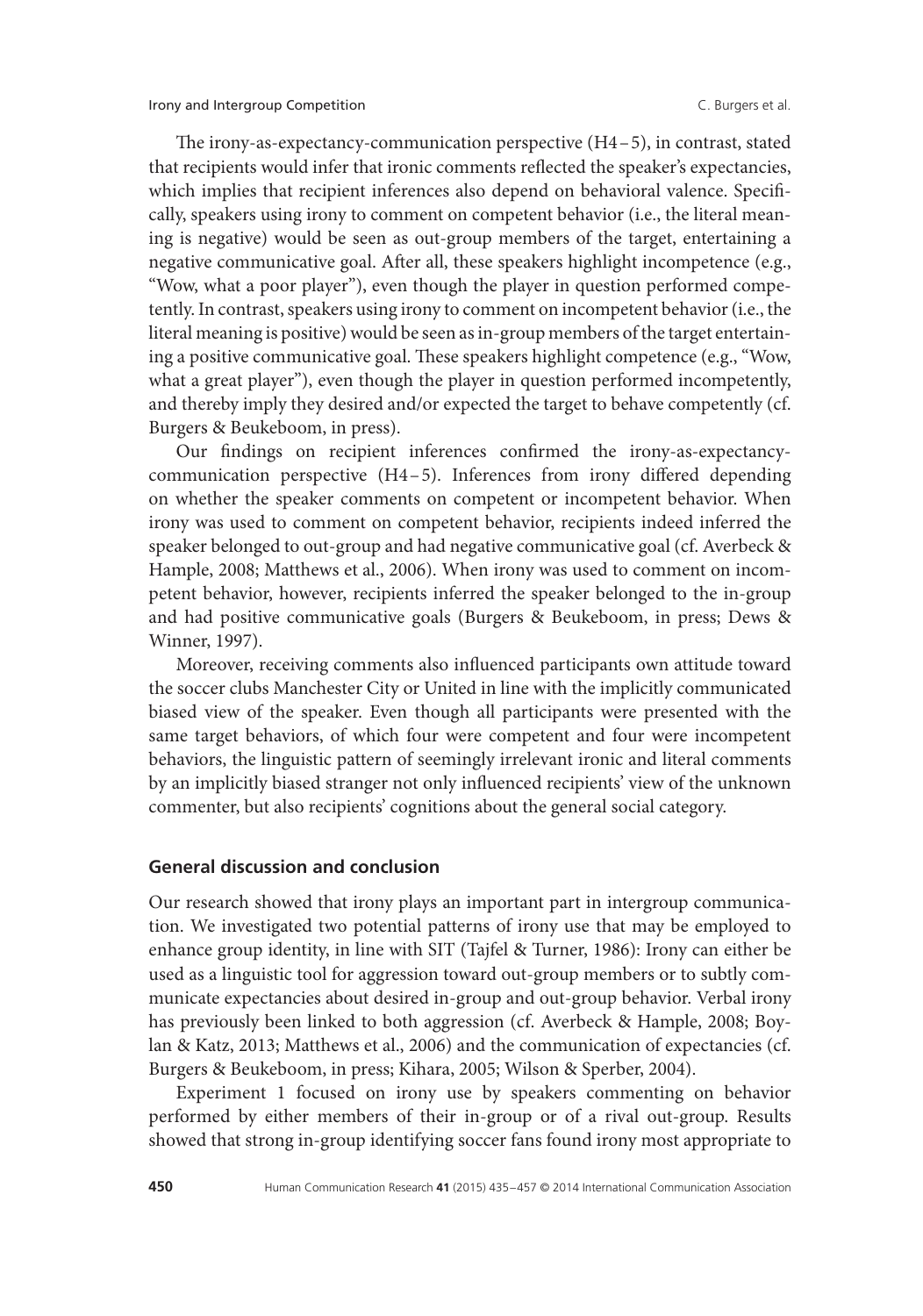comment on players of the rival club, regardless of behavioral valence. These results support the irony-as-aggression perspective. Experiment 2 focused on recipient inferences from literal and ironic comments on target players' behaviors, made by unknown commenters. Results showed that neutral recipient inferences about the commenter depended on whether irony was used to comment on competent or incompetent behavior. When irony was used to comment on competent behavior, recipients inferred that the speaker was most likely an out-group member with negative communicative goals. In contrast, when irony was used to comment on incompetent behavior, recipients inferred that the speaker was most likely an in-group member with positive communicative goals. These results support the irony-as-expectancy-communication perspective, in line with prior results for other linguistic behavior (Douglas & Sutton, 2006, 2010).

The combined results of Experiments 1 and 2 contribute to intergroup communication by showing a contrast between language used by in-group members (fans) and inferences drawn by neutral observers. Specifically, we found that the actual communication pattern of ironic comments that sports fans found most appropriate was not in line with the inferences that neutral observers draw from ironic sports fans. Although strong identifying sport fans appeared to mainly employ ironic comments to aggressively derogate out-group players (regardless of behavioral valence), inferences drawn by neutral observers varied on whether irony referred to competent or incompetent behavior. This implies that one's position in an intergroup situation (in-group, out-group, neutral) may have differential effects on language use and inferences drawn from that language.

One potential explanation for this asymmetry is that the way in which an (ironic) comment is used and perceived may depend on the positions of speaker and recipient. That is, the salience of group membership, and whether one has a stake in an intergroup situation may influence language use (cf. Palomares, 2008). In Experiment 1, we made the intergroup rivalry highly salient by reminding participants of their actual fan allegiance and by asking them to imagine watching a game against their biggest rival. This strong salience of intergroup rivalry could induce the strong in-group identifying fans to primarily adopt irony usage as a form of aggression toward the out-group.

In Experiment 2, in contrast, we targeted neutral recipients observing unknown others in an intergroup rivalry situation in which they had no significant stake. These participants likely did not perceive themselves as part of the intergroup rivalry between the two foreign clubs. This likely led to different considerations when they tried to deduce the unknown commenter's perspective and communicative goals from his pattern of ironic and literal comments. The question as to whether similar ironic comments can fulfill differential functions and induce different inferences depending on whether they are used in an intergroup setting in which participants take an active part is a question that warrants further investigation.

Furthermore, this study also served to reconcile seemingly conflicting strands of research on verbal irony. Some scholars have suggested that irony can serve as a way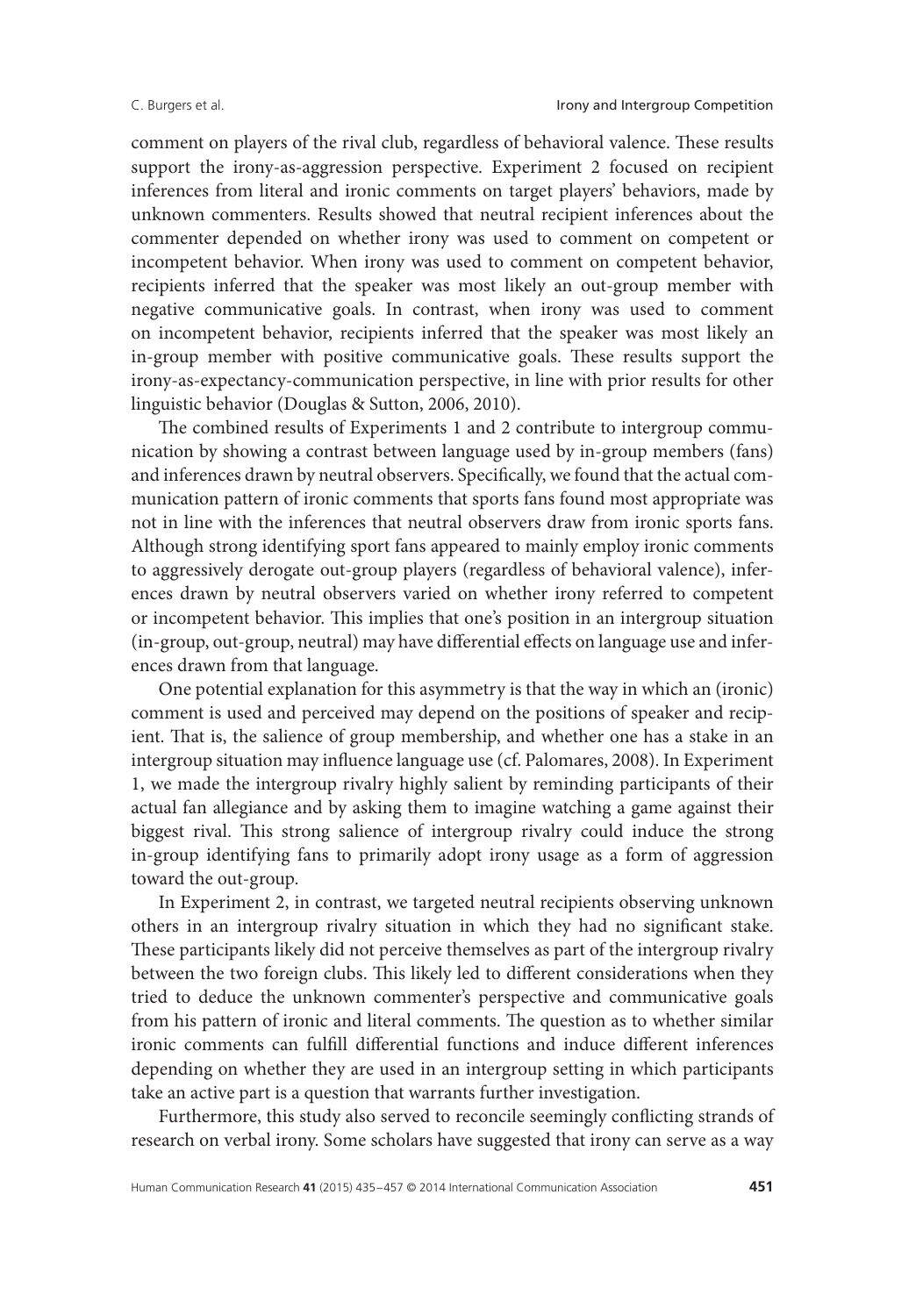to communicate interpersonal aggression (cf. Averbeck & Hample, 2008; Matthews et al., 2006), whereas others show that irony can mitigate expectancy violations (cf. Burgers & Beukeboom, in press; Dews & Winner, 1997). Our results suggest that irony can achieve both goals depending on the group to which the speaker and the recipient belong (in-group, out-group, neutral observer). This suggests that research on irony should not focus on the general question which effect ironic comments have on recipients, but rather on the functions that ironic comments fulfill for speakers and/or recipients in different contexts.

This study has also opened up other interesting avenues for future research. First, we looked at irony in intergroup communication in the context of sports rivalries. An interesting follow-up question is whether our results generalize to other intergroup contexts and other cultures. Such research may focus on identifying potential moderators of our findings. For instance, in our experiments the groups were in a strong rivalry and were about equally strong, as they were all contenders to win either the Dutch or English league. Future studies may include intergroup contexts with varying perceived rivalry and with varying power differences (e.g., a strong vs. a weak team).

Second, Experiment 2 aimed to contrast the two perspectives (irony-as-aggression vs. irony-as-expectancy-communication) and thus contained experimental situations that would potentially fit both perspectives. Scholars interested in only the irony-as-aggression perspective could conduct a similar study with an added condition in which the commenter is ironic in all situations.

Third, we focused on verbal irony as a linguistic means to achieve various communicative goals such as communicating aggression or expectancies. Future research could also include or combine other linguistic means like metaphors (cf. Srivastva & Barrett, 1988) or negations (cf. Beukeboom et al., 2010) to investigate whether and how they are used to strategically enhance group identity.

Furthermore, all ironic comments in our experimental materials included markers such as superlatives or interjections. Empirical evidence suggests that ironic utterances with such markers are easier to perceive as ironic than ironic utterances without such markers (e.g., Burgers et al., 2012b; Colston & O'Brien, 2000; Kreuz & Roberts, 1995). Furthermore, some of these markers such as superlatives or emphatic adjectives have been associated with increased language intensity (e.g., Hamilton, Hunter, & Burgoon, 1990). Future research could study how differentially formulated ironic utterances (e.g., with or without differential markers) are used and perceived in an intergroup setting (cf. Averbeck, 2010). Finally, our studies were conducted in an experimental laboratory setting. To further bolster external validity of our findings, we believe it would be worthwhile to supplement our experimental approach with observational studies focusing on spontaneous irony usage in real-life intergroup situations.

Many people enthusiastically identify with and support their local sports teams, which can have positive effects on social well-being by increasing social connections (Wann, 2006) and social capital (Palmer & Thompson, 2007). However, fan allegiance can also have negative consequences when promoting out-group derogation and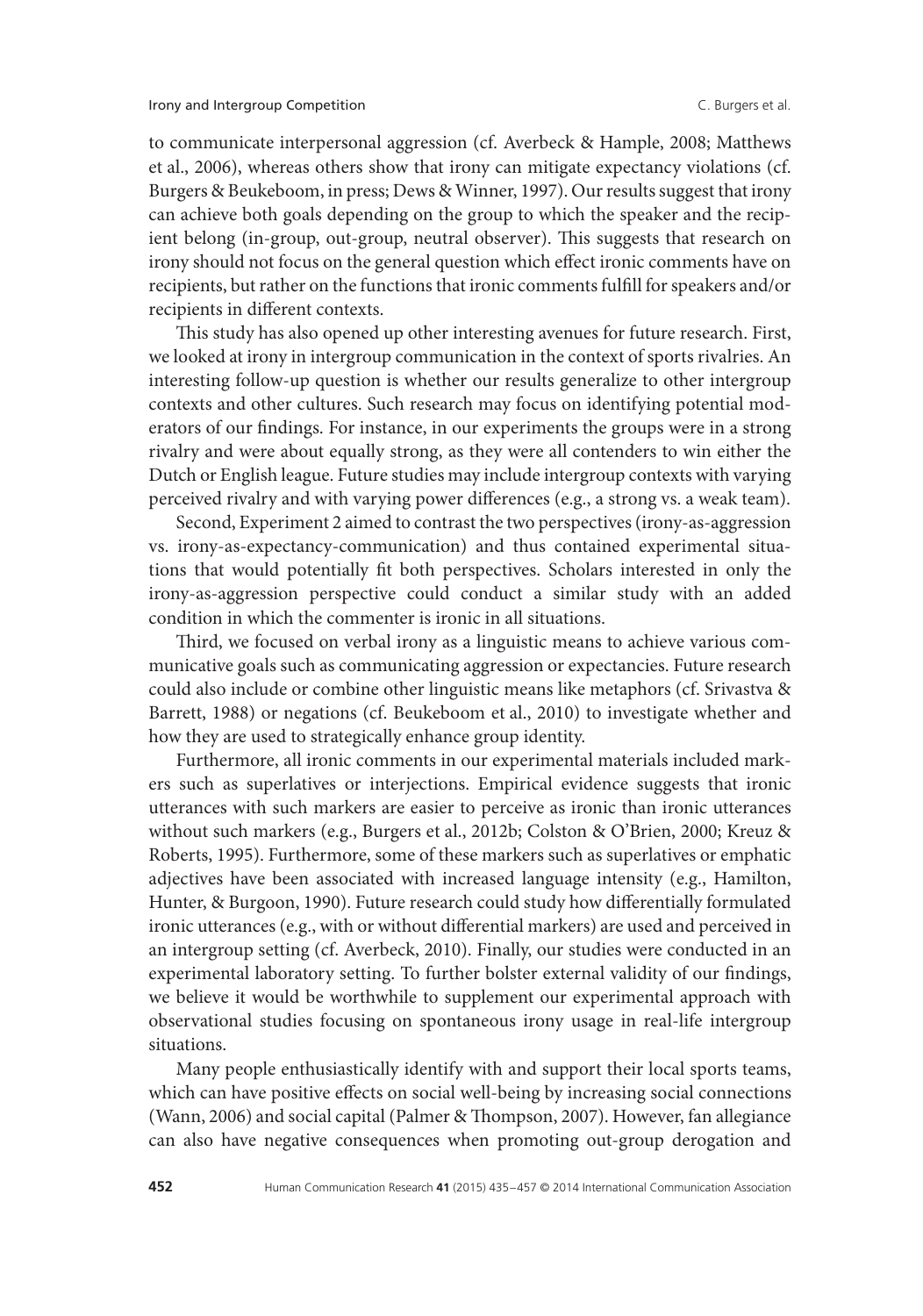violence between fans of opposing teams (Braun & Vliegenthart, 2008). Linguistic tools such as irony are important elements to communicate and maintain intergroup differences, depending on the positions of speaker and addressee (e.g., enthused fans vs. neutral observers). This study provides a firm basis for future research that can hopefully further extend our knowledge on the subtleties with which language is used to communicate, accentuate, or mitigate intergroup expectancies and rivalries.

# **Acknowledgments**

The contribution of Christian Burgers was supported by the Netherlands Organisation for Scientific Research (VENI grant 275-89-020).

# **Notes**

- 1 Complete stimulus materials for both Experiment 1 and Experiment 2 are available as supplementary files at the website of Human Communication Research (http://onlinelibrary.wiley.com/journal/10.1111/(ISSN)1468-2958) next to the online version of this article (Appendix S1, Supporting Information).
- 2 As control variables, we also measured participants' *current attitude toward* and *satisfaction with* their team's performance as well as participants' *perceived rivalry* between the two clubs. We also asked participants about whether they found the utterances natural and easy to imagine that they would make the utterances themselves ( $\alpha$  = .82). Analyses of these variables show that Ajax fans were slightly more satisfied with their team's performance than Feyenoord fans. Further, Ajax and Feyenoord fans held an equally positive attitude toward their own team, experienced a similar degree of rivalry and found the utterances equally natural. No other variables were measured.
- 3 With one exception: The two-way interaction of fan and behavioral competence on perceived expectedness was significant,  $F(1,89) = 4.85$ ,  $p < .05$ ,  $\eta_p^2 = .05$ . Inspection of Bonferroni-adjusted pairwise comparisons, however, showed no significant differences between Ajax and Feyenoord fans in perceived expectedness of competent and incompetent behavior.
- 4 This ANOVA also provided a number of analyses generalizing over literal and ironic comments. We found no main effect of stimulus actor,  $F(1,89) = 1.84$ ,  $p = .18$ . We did find a main effect of behavioral valence,  $F(1,89) = 28.00$ ,  $p < .001$ ,  $\eta_p^2 = .24$ , indicating that comments about incompetent (vs. competent) behavior were considered more appropriate. We also found an interaction between stimulus actor and behavioral valence,  $F(1,89) = 45.29, p < .001, \eta_p^2 = .34.$  Bonferroni-adjusted pairwise comparisons show that comments about competent in-group (vs. out-group) behavior and incompetent out-group (vs. in-group) behavior were deemed most appropriate (both *p*s*<*.001).
- 5 We also found interaction effects between comment type and actor, *F*(1,89)=92.37,  $p < .001$ ,  $\eta_p^2 = .51$ , and comment type and behavioral competence,  $F(1,89) = 38.89$ ,  $p$  < .001,  $\eta_p^2$  = .30. Bonferroni-adjusted pairwise comparisons reveal that irony was deemed more appropriate to comment on out-group actors than on in-group actors, and on incompetent behavior than on competent behavior (both *p*s*<*.001). For literal comments, this is reversed (at least  $p < .05$ ). Our finding that irony in general is more appropriate to comment on negative incompetent (vs. positive competent) behavior reflects the "asymmetry constraint" (Kreuz & Link, 2002; Matthews et al., 2006).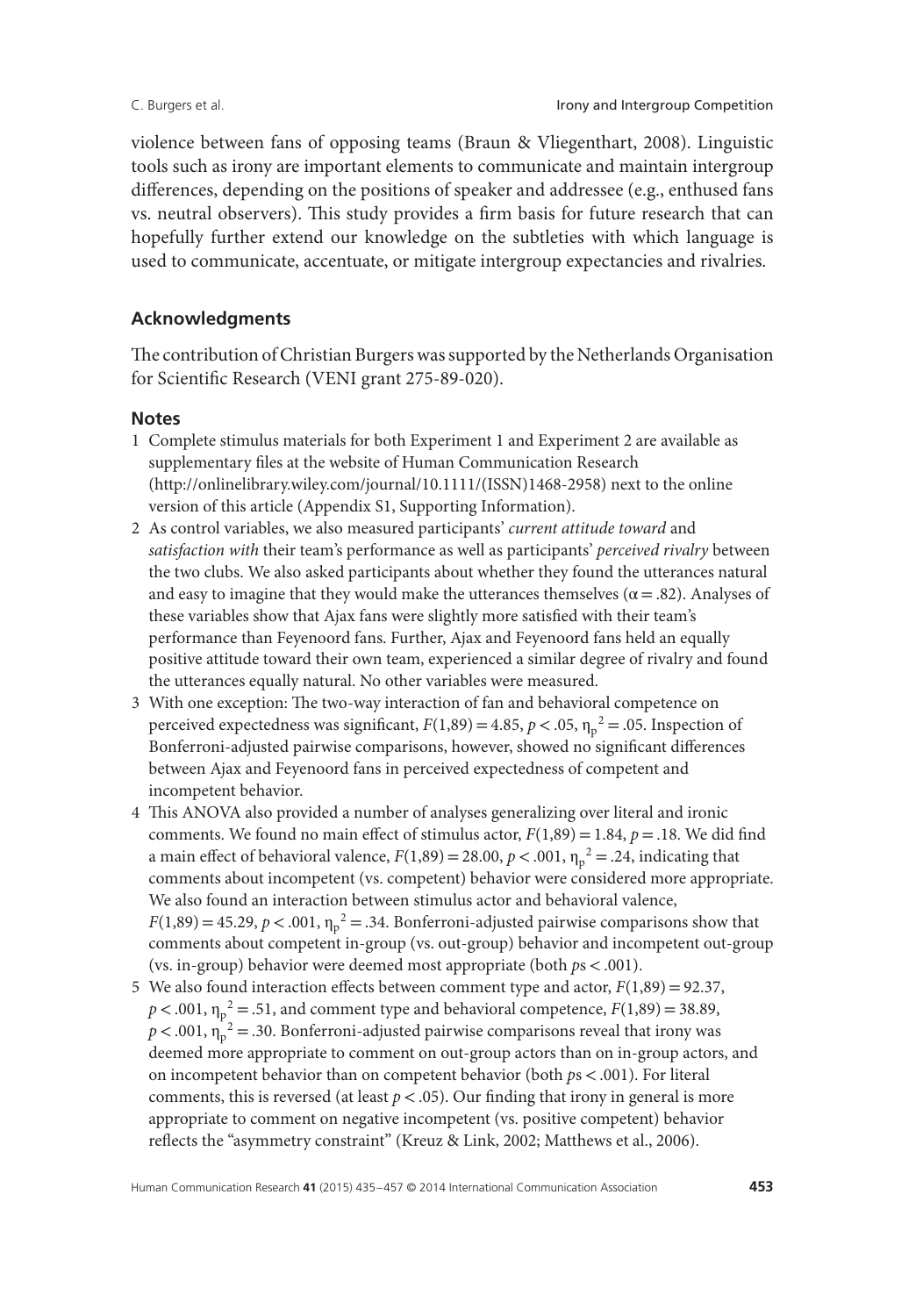Irony and Intergroup Competition C. Burgers et al.

6 As control variables, we also measured participants' perceived competence of players of Manchester City or United and participants' *perceived rivalry* between the two clubs. These did not differ between the two clubs. We also analyzed the situation individually by measuring expectedness and several attribution variables. Results revealed that situations with competent players were more expected and received more internal attribution than situations with incompetent players. Because our main focus is on communicational patterns, these results are not reported on further. No other variables were measured.

# **Supporting Information**

Additional supporting information may be found in the online version of this article: **Appendix S1**: Overview of experimental materials, Experiments 1 and 2.

# **References**

- Akimoto, Y., Miyazawa, S., & Muramoto, T. (2012). Comprehension processes of verbal irony. *Metaphor and Symbol*, **27**, 217–242. doi:10.1080/10926488.2012.691750
- Assilaméhou, Y., & Testé, B. (2012). The effects of linguistic abstraction on evaluations of the speaker in an intergroup context: Using the Linguistic Intergroup Bias makes you a good group member. *Journal of Experimental Social Psychology*, **49**, 113–119. doi:10.1016/j.jesp.2012.08.001
- Attardo, S. (2000). Irony as relevant inappropriateness. *Journal of Pragmatics*, **32**, 793–826. doi:10.1016/S0378-2166(99)00070-3
- Averbeck, J. M. (2010). Irony and language expectancy theory: Evaluations of expectancy violation outcomes. *Communication Studies*, **61**, 356–372. doi:10.1080/10510971003776147
- Averbeck, J. M., & Hample, D. (2008). Ironic message production: How and why we produce ironic messages. *Communication Monographs*, **75**(4), 396–410. doi:10.1080/03637750802512389
- Beukeboom, C. J. (2014). Mechanisms of linguistic bias: How words reflect and maintain stereotypic expectancies. In J. Laszlo, J. Forgas & O. Vincze (Eds.), *Social cognition and communication* (pp. 313–330). New York, NY: Psychology Press.
- Beukeboom, C. J., Finkenauer, C., & Wigboldus, D. H. J. (2010). The negation bias: When negations signal stereotypic expectancies. *Journal of Personality and Social Psychology*, **99**, 978–992. doi:10.1037/a0020861
- Bowes, A., & Katz, A. N. (2011). When sarcasm stings. *Discourse Processes*, **48**, 215–236. doi:10.1080/0163853X.2010.532757
- Boylan, J., & Katz, A. N. (2013). Ironic expression can simultaneously enhance and dilute perception of criticism. *Discourse Processes*, **50**, 187–209. doi:10.1080/0163853X. 2012.747041
- Braun, R., & Vliegenthart, R. (2008). The contentious fans: The impact of repression, media coverage, grievances and aggressive play on supporters' violence. *International Sociology*, **23**, 796–818. doi:10.1177/0268580908095909
- Bruneau, E. G., Dufour, N., & Saxe, R. (2012). Social cognition in members of conflict groups: Behavioural and neural responses in Arabs, Israelis and South Americans to each other's misfortunes. *Philosophical Transactions of the Royal Society, B: Biological Sciences*, **367**, 717–730. doi:10.1098/rstb.2011.0293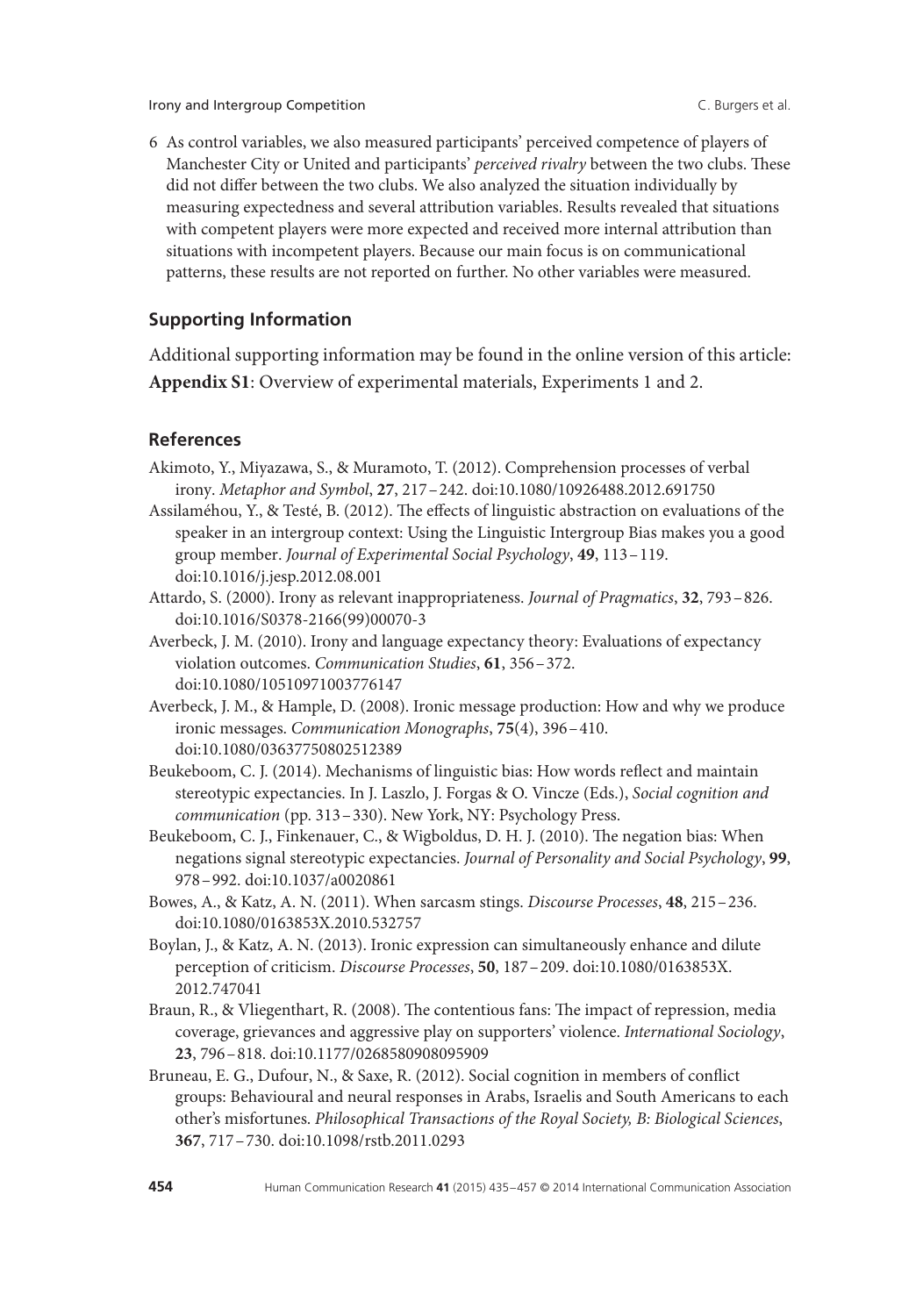- Burgers, C., & Beukeboom, C. J. (in press). Stereotype transmission and maintenance through interpersonal communication: The irony bias. *Communication Research*. doi:10.1177/0093650214534975
- Burgers, C., van Mulken, M., & Schellens, P. J. (2011). Finding irony: An introduction of the Verbal Irony Procedure (VIP). *Metaphor and Symbol*, **26**, 186–205. doi:10.1080/10926488.2011.583194
- Burgers, C., van Mulken, M., & Schellens, P. J. (2012a). Verbal irony: Differences in usage across written genres. *Journal of Language and Social Psychology*, **31**, 290–310. doi:10.1177/0261927X12446596
- Burgers, C., van Mulken, M., & Schellens, P. J. (2012b). Type of evaluation and marking of irony: The role of perceived complexity and comprehension. *Journal of Pragmatics*, **44**, 231–242. doi:10.1016/j.pragma.2011.11.003
- Cikara, M., Botvinick, M. M., & Fiske, S. T. (2011). Us versus them: Social identity shapes neural responses to intergroup competition and harm. *Psychological Science*, **22**, 306–313. doi:10.1177/0956797610397667
- Cikara, M., Bruneau, E. G., & Saxe, R. R. (2011). Us and them: Intergroup failures of empathy. *Current Directions in Psychological Science*, **20**, 149–153. doi:10.1177/0963721411408713
- Colston, H. L. (1997). Salting a wound or sugaring a pill: The pragmatic functions of ironic criticism. *Discourse Processes*, **23**, 25–45. doi:10.1080/01638539709544980
- Colston, H. L., & O'Brien, J. (2000). Contrast of kind versus contrast of magnitude: The pragmatic accomplishments of irony and hyperbole. *Discourse Processes*, **30**, 179–199. doi:10.1207/S15326950DP3002\_05
- Dews, S., & Winner, E. (1997). Attributing meaning to deliberately false utterances: The case of irony. In C. Mandell & A. McCabe (Eds.), *The problem of meaning: Behavioral and cognitive perspectives* (pp. 377–414). Amsterdam, the Netherlands: Elsevier.
- Douglas, K. M., & Sutton, R. M. (2006). When what you say about others says something about you: Language abstraction and inferences about describers' attitudes and goals. *Journal of Experimental Social Psychology*, **42**, 500–508. doi:10.1016/j.jesp.2005.06.001
- Douglas, K. M., & Sutton, R. M. (2010). By their words ye shall know them: Language abstraction and the likeability of describers. *European Journal of Social Psychology*, **40**, 366–374. doi:10.1002/ejsp.634
- Fiske, S. T., Cuddy, A. J. C., & Glick, P. (2007). Universal dimensions of social cognition: Warmth and competence. *Trends in Cognitive Sciences*, **11**, 77–83. doi:10.1016/j.tics.2006. 11.005
- Forgays, D. G., Forgays, D. K., & Spielberger, C. D. (1997). Factor structure of the state-trait anger expression inventory. *Journal of Personality Assessment*, **69**, 497–507. doi:10.1207/ s15327752jpa6903\_5
- Fujihara, T., Kohyama, T., Andreu, J. M., & Ramirez, J. M. (1999). Justification of interpersonal aggression in Japanese, American and Spanish students. *Aggressive Behavior*, **25**, 185–195. doi:10.1002/(SICI)1098-2337(1999)25:3*<*185:: AID-AB3*>*3.0.CO;2-K
- Gibbs, R. W., Jr. (2000). Irony in talk among friends. *Metaphor and Symbol*, **15**, 5–27. doi: 10.1080/10926488.2000.9678862
- Giora, R., Fein, O., & Schwartz, T. (1998). Irony: Graded salience and indirect negation. *Metaphor and Symbol*, **13**, 83–101. doi:10.1207/s15327868ms1302\_1
- Gross, D. (2014). *The most brutal* (*and funny*) *Germany vs*. *Brazil tweets*. Retrieved from http://edition.cnn.com/2014/07/09/tech/social-media/germany-vs-brazil-best-tweets/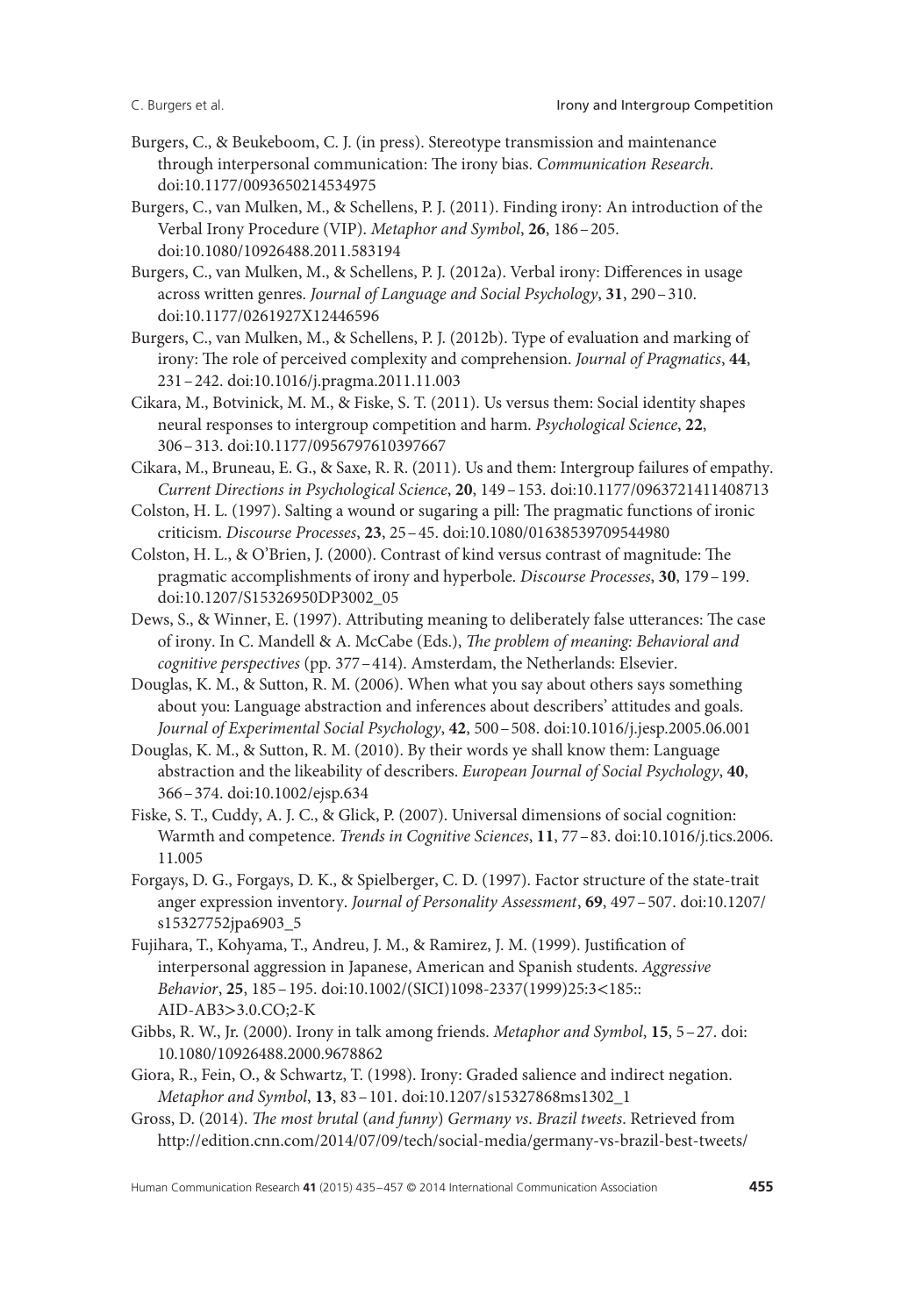- Hamilton, M. A., Hunter, J. E., & Burgoon, M. (1990). An empirical test of an axiomatic model of the relationship between language intensity and persuasion. *Journal of Language and Social Psychology*, **9**(4), 235–255. doi:10.1177/0261927X9094002
- Israel, E. (2014). *World Cup was biggest social media event ever Facebook*. Retrieved from http://in.reuters.com/article/2014/07/14/soccer-world-facebook-idINKBN0FJ1IV201 40714
- Kihara, Y. (2005). The mental space structure of verbal irony. *Cognitive Linguistics*, **16**, 513–530. doi:10.1515/cogl.2005.16.3.513
- Kreuz, R. J., & Link, K. E. (2002). Asymmetries in the use of verbal irony. *Journal of Language and Social Psychology*, **21**, 127–143. doi:10.1177/02627X02021002002
- Kreuz, R. J., & Roberts, R. M. (1995). Two cues for verbal irony: Hyperbole and the ironic tone of voice. *Metaphor and Symbolic Activity*, **10**, 21–31. doi:10.1207/s15327868ms1001\_3
- Kreuz, R. J., Roberts, R. M., Johnson, B. K., & Bertus, E. L. (1996). Figurative language occurrence and co-occurrence in contemporary literature. In R. J. Kreuz & M. S. MacNealy (Eds.), *Empirical approaches to literature and aesthetics* (pp. 83–97). Norwood, NJ: Ablex.
- Kroner, D. G., & Reddon, J. R. (1992). The anger expression scale and state-trait anger scale: Stability, reliability, and factor structure in an inmate sample. *Criminal Justice and Behavior*, **19**, 397–408. doi:10.1177/0093854892019004004
- Leach, C. W., Spears, R., Branscombe, N. R., & Doosje, B. (2003). Malicious pleasure: Schadenfreude at the suffering of another group. *Journal of Personality and Social Psychology*, **84**, 932–943. doi:10.1037/0022-3514.84.5.932
- Maass, A. (1999). Linguistic intergroup bias: Stereotype perpetuation through language. *Advances in Experimental Social Psychology*, **31**, 79–121. doi:10.1016/S0065-2601(08)60272-5
- Maass, A., Salvi, D., Arcuri, L., & Semin, G. R. (1989). Language use in intergroup contexts: the Linguistic Intergroup Bias. *Journal of Personality and Social Psychology*, **57**, 981–993. doi:10.1037/0022-3514.57.6.981
- Mann, C. (2009). *The world*'*s most violent football rivalries*. Retrieved from http://soccerlens.com/most-violent-football-rivalries/36725/.
- Matthews, J. K., Hancock, J. T., & Dunham, P. J. (2006). The roles of politeness and humor in the asymmetry of affect in verbal irony. *Discourse Processes*, **41**, 3–24. doi:10.1207/s15326950dp4101\_2
- McCarthy, C. (2010). *11 arrested after Manchester derby violence*. Retrieved from http://www.independent.co.uk/news/uk/crime/11-arrested-after-manchester-derbyviolence-1880783.html.
- Mewhort-Buist, T. A., & Nilsen, E. S. (2012). What are you really saying? Associations between shyness and verbal irony comprehension. *Infant and Child Development*, **22**, 180–197. doi:10.1002/icd.1769
- Mummendey, A., Klink, A., & Brown, R. (2001). Nationalism and patriotism: National identification and out-group rejection. *British Journal of Social Psychology*, **40**, 159–172. doi:10.1348/014466601164740
- Nu.nl. (2013). *Voorlopig nog geen uitpubliek bij de Klassieker* [*Fans from away team still banned from the* '*Classic*' *match*]. Retrieved from http://www.nu.nl/binnenland/ 3524836/voorlopig-nog-geen-uitpubliek-bij-klassieker.html.
- Palmer, C., & Thompson, K. (2007). The paradoxes of football spectatorship. *Sociology of Sport Journal*, **24**, 187–205.